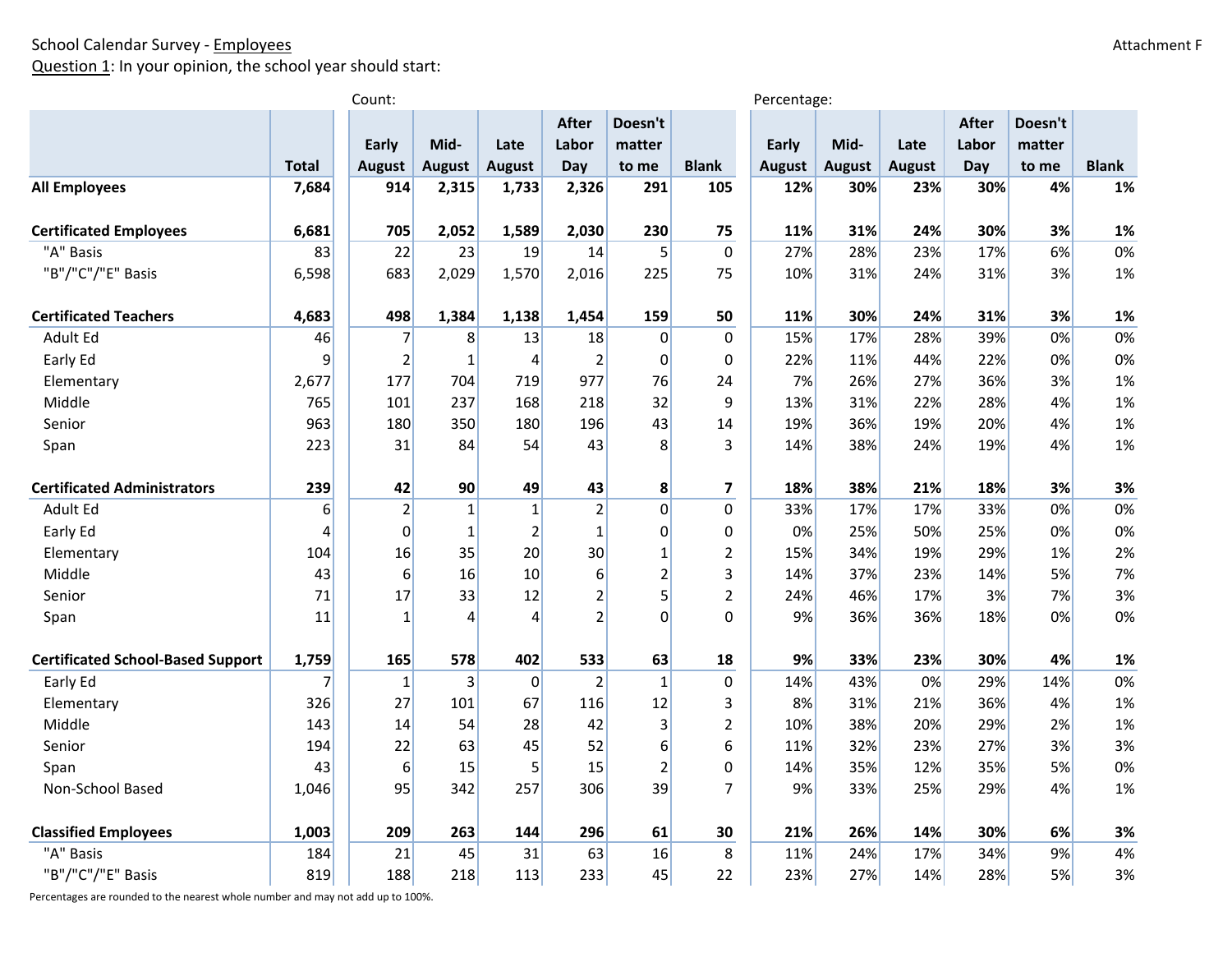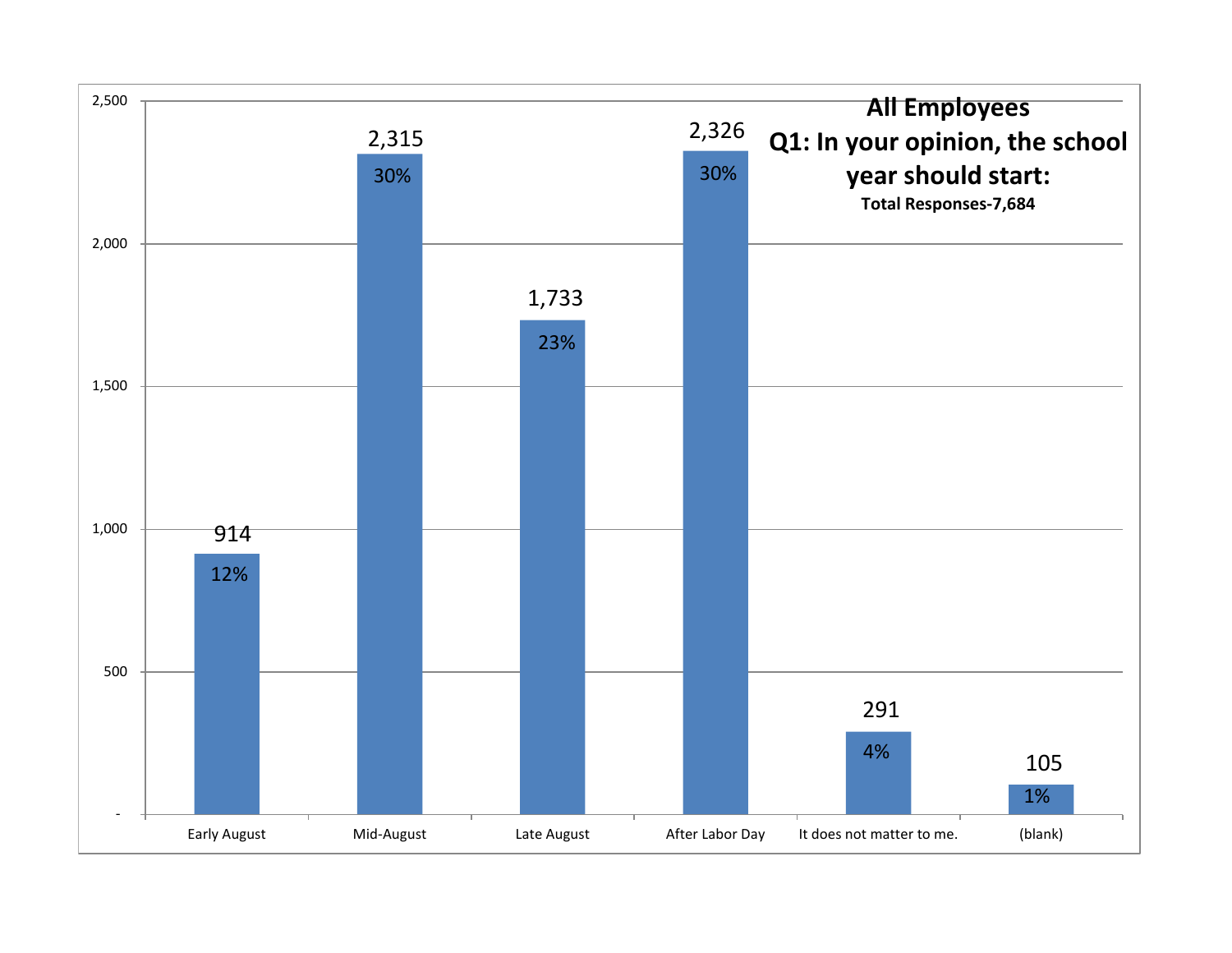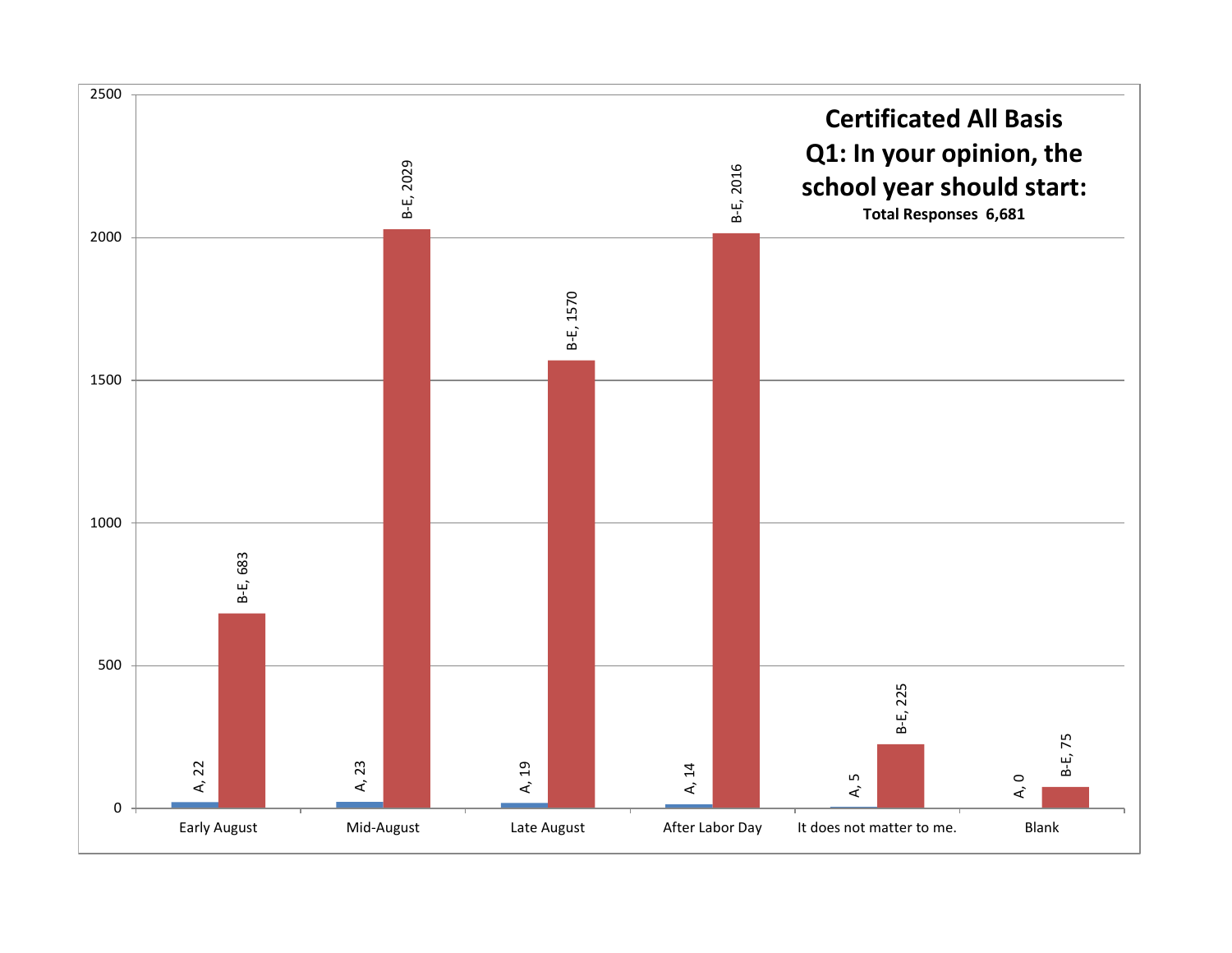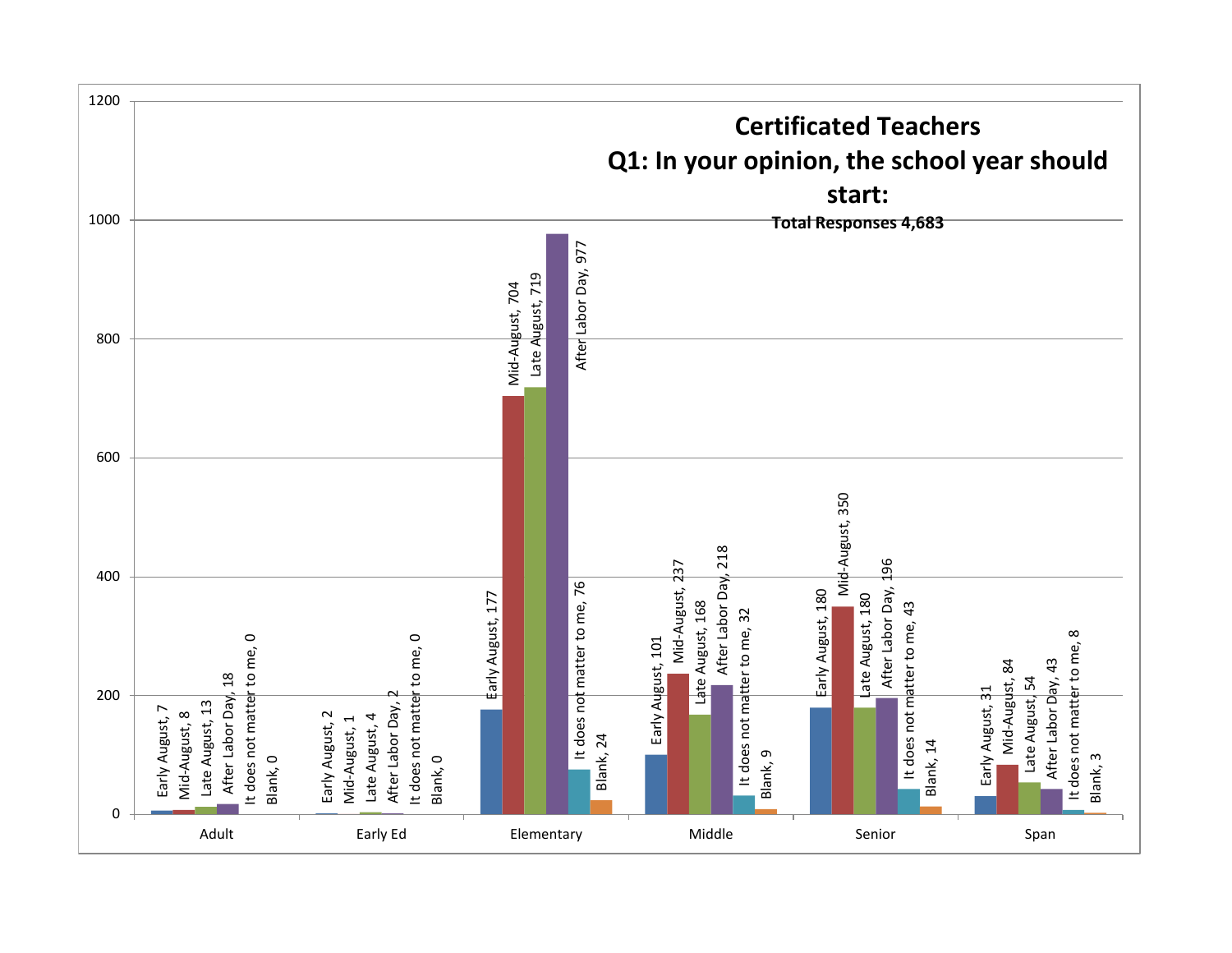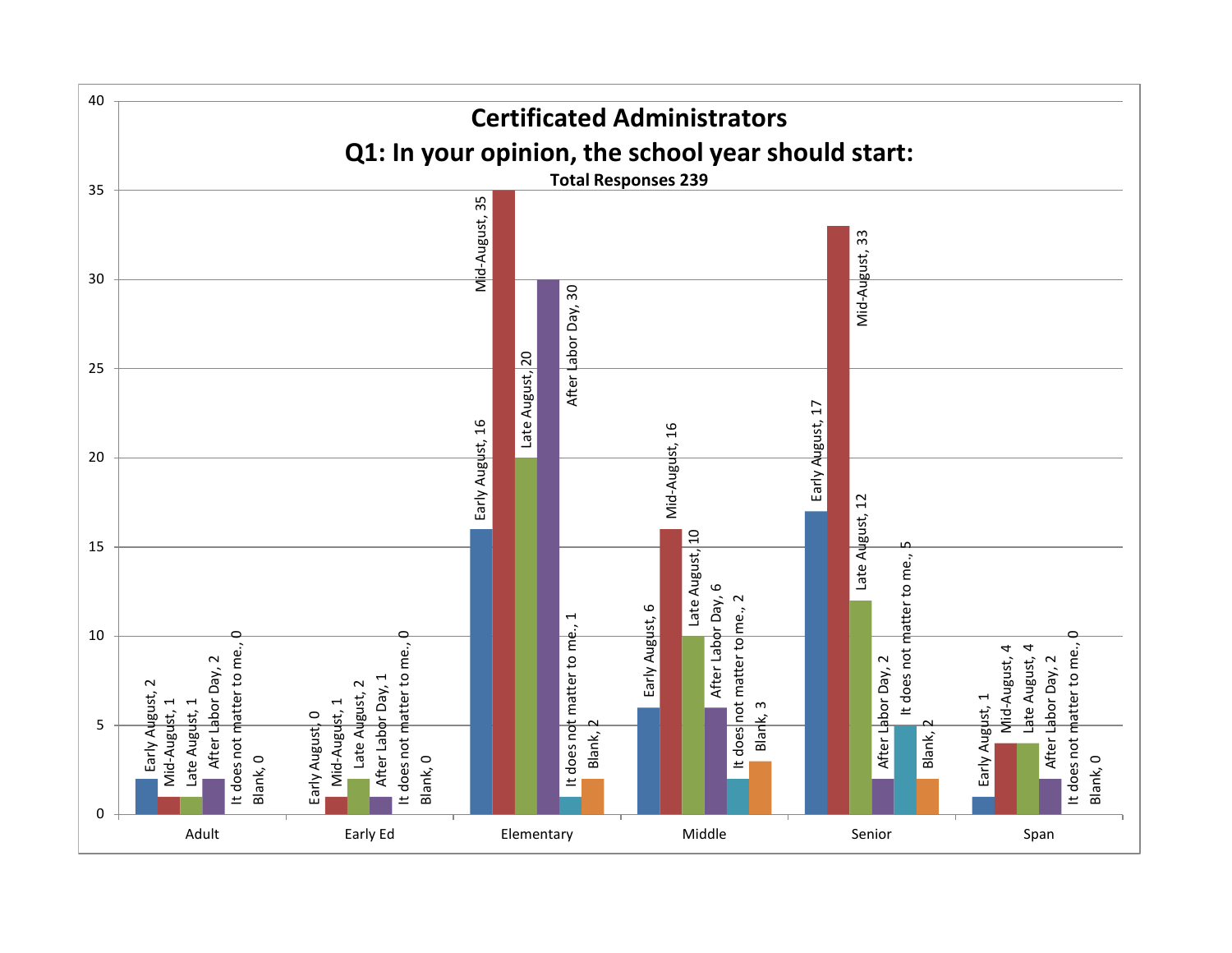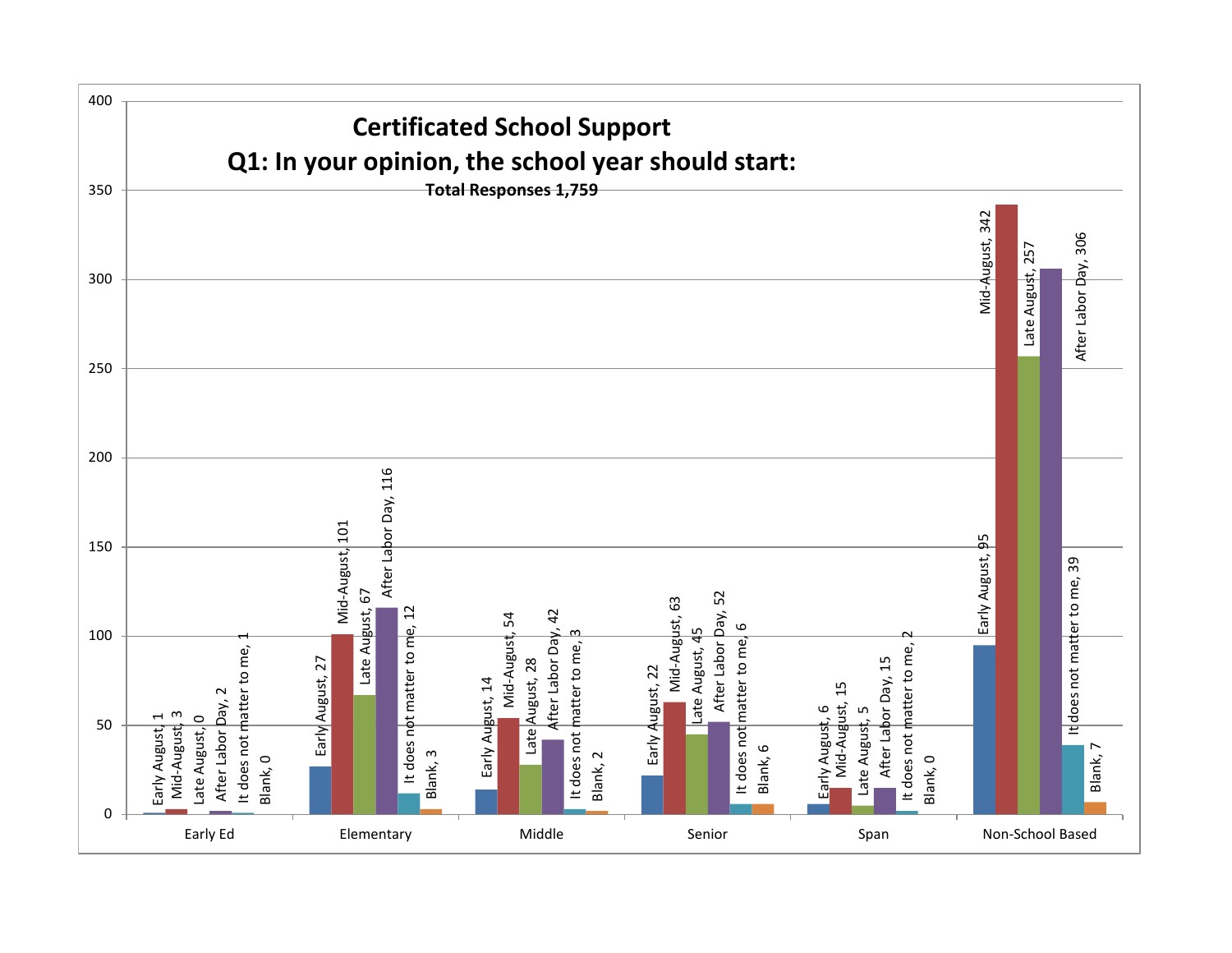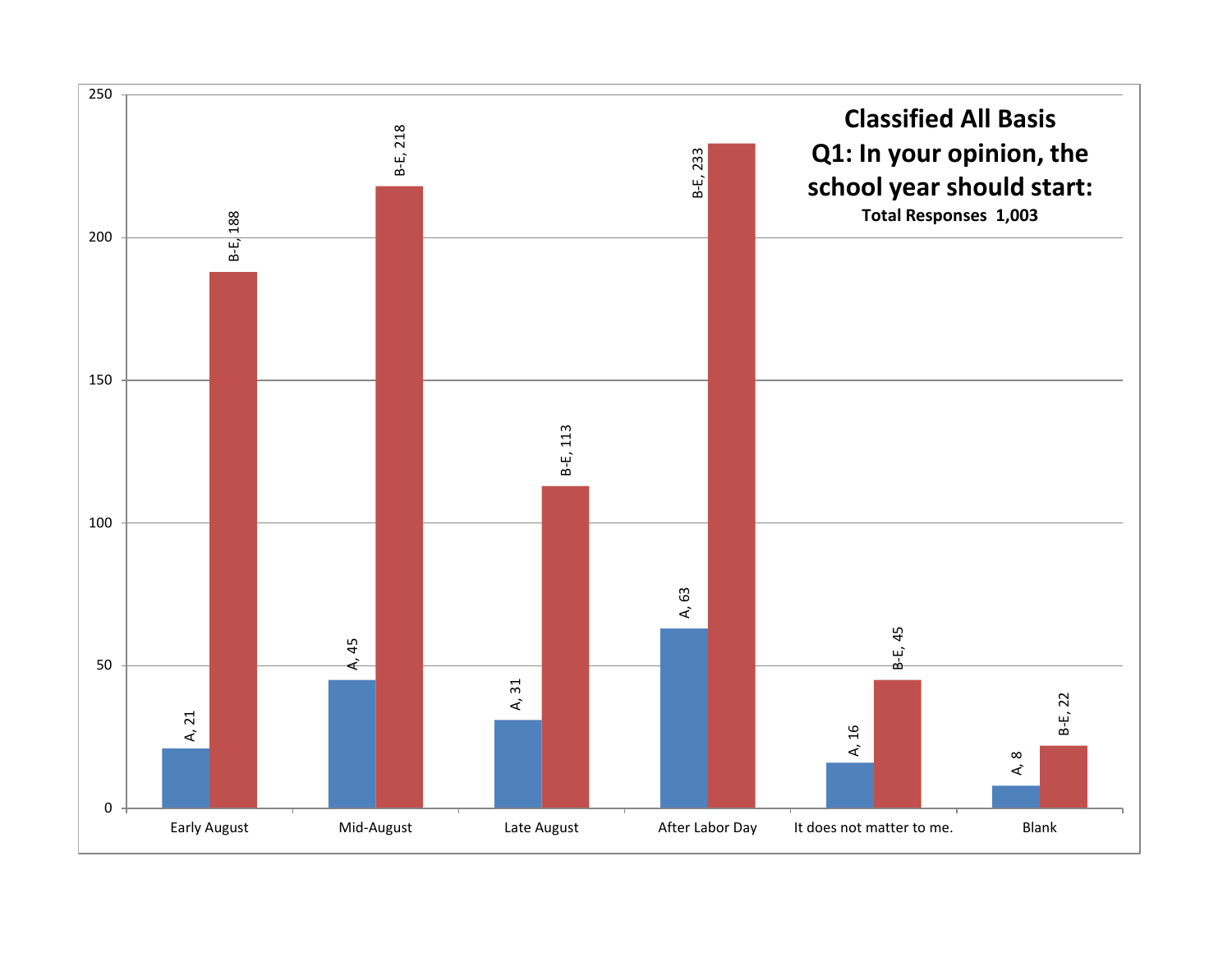### School Calendar Survey - Employees Question 2: The winter break should be:

|                                          |              | Count:<br>Percentage: |                |             |                         |       |              |         |              |
|------------------------------------------|--------------|-----------------------|----------------|-------------|-------------------------|-------|--------------|---------|--------------|
|                                          |              |                       |                | Doesn't     |                         |       |              | Doesn't |              |
|                                          |              | <b>Two</b>            | <b>Three</b>   | matter      |                         | Two   | <b>Three</b> | matter  |              |
|                                          | <b>Total</b> | weeks                 | weeks          | to me       | <b>Blank</b>            | weeks | weeks        | to me   | <b>Blank</b> |
| <b>All Employees</b>                     | 7,684        | 1,396                 | 5,745          | 438         | 105                     | 18%   | 75%          | 6%      | 1%           |
| <b>Certificated Employees</b>            | 6,681        | 1,043                 | 5,189          | 374         | 75                      | 16%   | 78%          | 6%      | 1%           |
| "A" Basis                                | 83           | 21                    | 54             | 8           | $\mathbf 0$             | 25%   | 65%          | 10%     | 0%           |
| "B"/"C"/"E" Basis                        | 6,598        | 1,022                 | 5,135          | 366         | 75                      | 15%   | 78%          | 6%      | 1%           |
| <b>Certificated Teachers</b>             | 4,683        | 707                   | 3,687          | 239         | 50                      | 15%   | 79%          | 5%      | 1%           |
| Adult Ed                                 | 46           | 15                    | 28             | 3           | $\Omega$                | 33%   | 61%          | 7%      | 0%           |
| Early Ed                                 | 9            | $\overline{2}$        | 7              | $\mathbf 0$ | 0                       | 22%   | 78%          | 0%      | 0%           |
| Elementary                               | 2,677        | 391                   | 2,146          | 116         | 24                      | 15%   | 80%          | 4%      | 1%           |
| Middle                                   | 765          | 134                   | 579            | 43          | 9                       | 18%   | 76%          | 6%      | 1%           |
| Senior                                   | 963          | 135                   | 750            | 64          | 14                      | 14%   | 78%          | 7%      | 1%           |
| Span                                     | 223          | 30                    | 177            | 13          | 3                       | 13%   | 79%          | 6%      | 1%           |
| <b>Certificated Administrators</b>       | 239          | 35                    | 175            | 22          | $\overline{\mathbf{z}}$ | 15%   | 73%          | 9%      | 3%           |
| Adult Ed                                 | 6            | $\mathbf 1$           | $\overline{4}$ | $\mathbf 1$ | $\mathbf 0$             | 17%   | 67%          | 17%     | 0%           |
| Early Ed                                 | 4            | $\overline{2}$        | 1              | 1           | 0                       | 50%   | 25%          | 25%     | 0%           |
| Elementary                               | 104          | 16                    | 83             | 3           | $\overline{2}$          | 15%   | 80%          | 3%      | 2%           |
| Middle                                   | 43           | $\overline{7}$        | 28             | 5           | 3                       | 16%   | 65%          | 12%     | 7%           |
| Senior                                   | 71           | 8                     | 49             | 12          | $\overline{2}$          | 11%   | 69%          | 17%     | 3%           |
| Span                                     | 11           | $\mathbf{1}$          | 10             | $\mathbf 0$ | $\mathbf 0$             | 9%    | 91%          | 0%      | 0%           |
| <b>Certificated School-Based Support</b> | 1,759        | 301                   | 1,327          | 113         | 18                      | 17%   | 75%          | 6%      | 1%           |
| Early Ed                                 | 7            | $\mathbf{1}$          | 6              | $\mathbf 0$ | 0                       | 14%   | 86%          | 0%      | 0%           |
| Elementary                               | 326          | 54                    | 250            | 19          | 3                       | 17%   | 77%          | 6%      | 1%           |
| Middle                                   | 143          | 27                    | 106            | 8           | $\overline{2}$          | 19%   | 74%          | 6%      | 1%           |
| Senior                                   | 194          | 31                    | 147            | $10\,$      | 6                       | 16%   | 76%          | 5%      | 3%           |
| Span                                     | 43           | 6                     | 32             | 5           | 0                       | 14%   | 74%          | 12%     | 0%           |
| Non-School Based                         | 1,046        | 182                   | 786            | 71          | 7                       | 17%   | 75%          | 7%      | 1%           |
| <b>Classified Employees</b>              | 1,003        | 353                   | 556            | 64          | 30                      | 35%   | 55%          | 6%      | 3%           |
| "A" Basis                                | 184          | 83                    | 73             | 20          | 8                       | 45%   | 40%          | 11%     | 4%           |
| "B"/"C"/"E" Basis                        | 819          | 270                   | 483            | 44          | 22                      | 33%   | 59%          | 5%      | 3%           |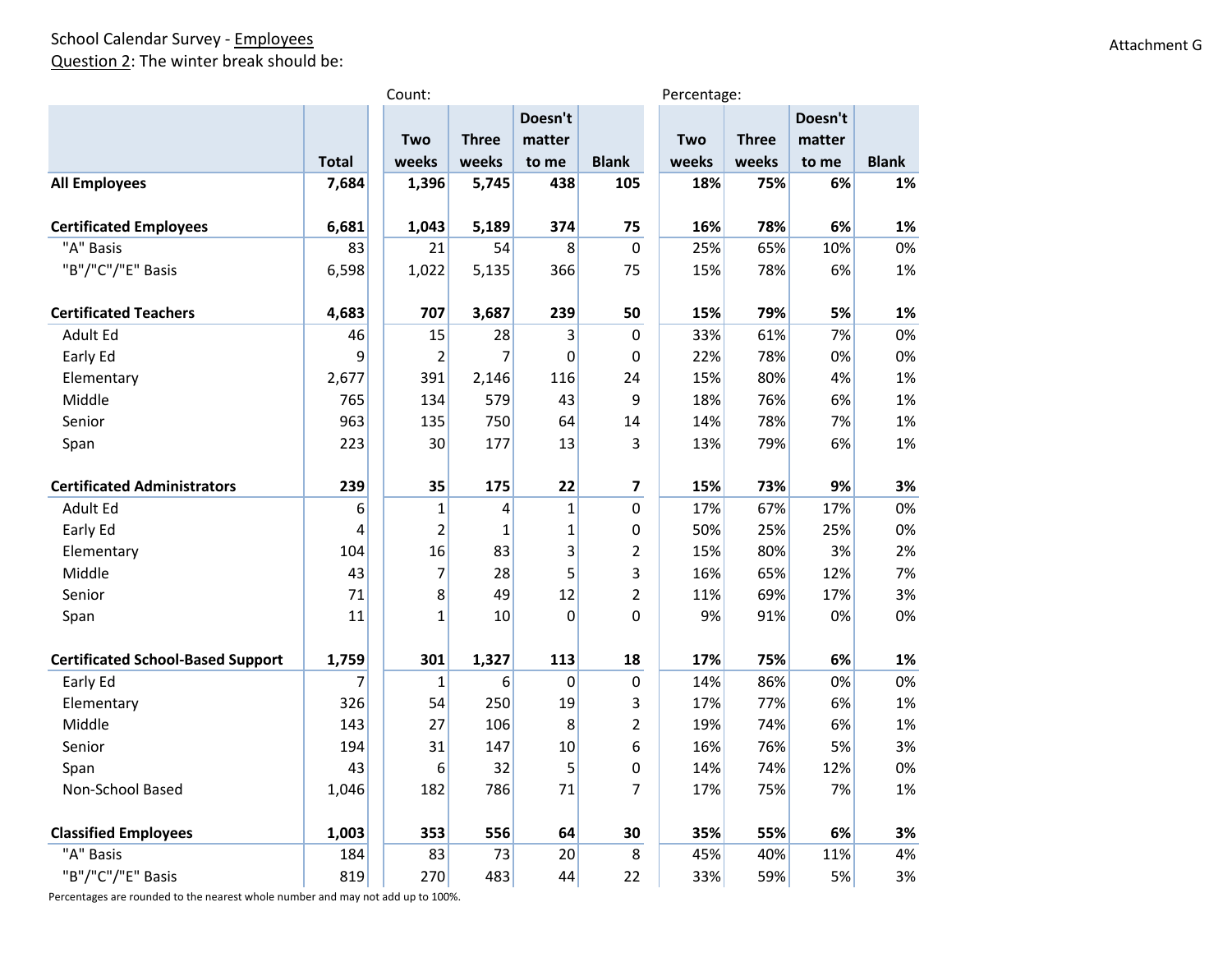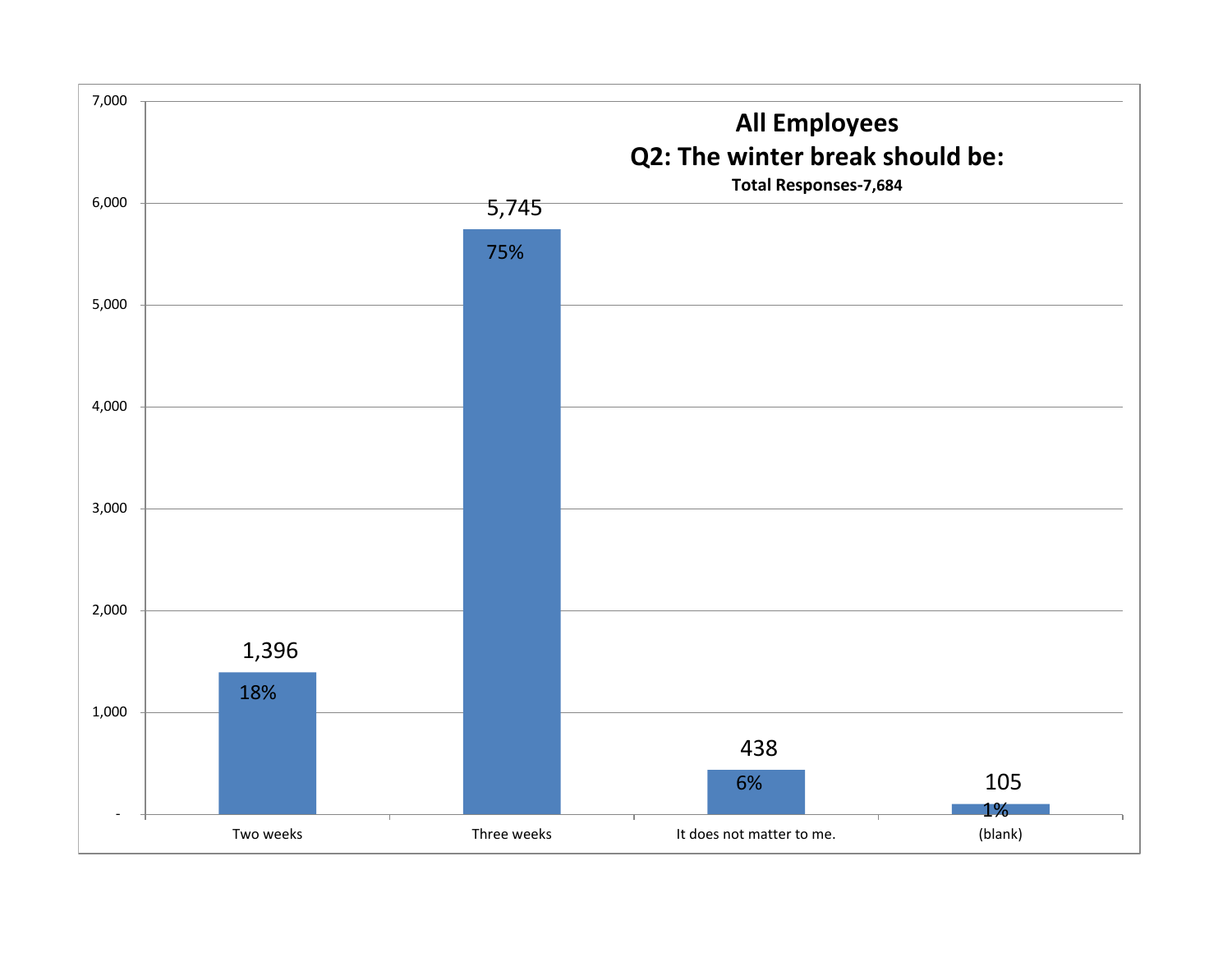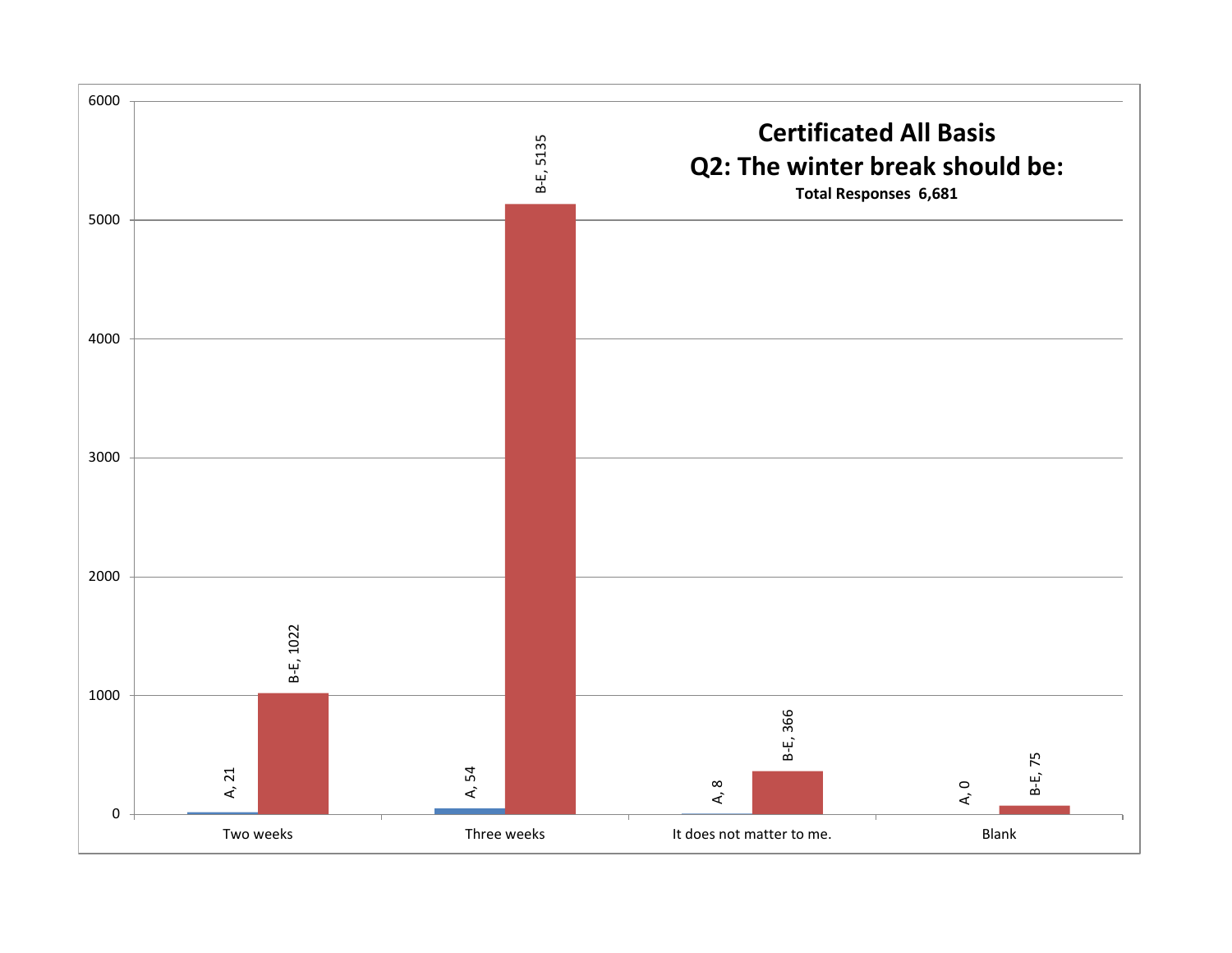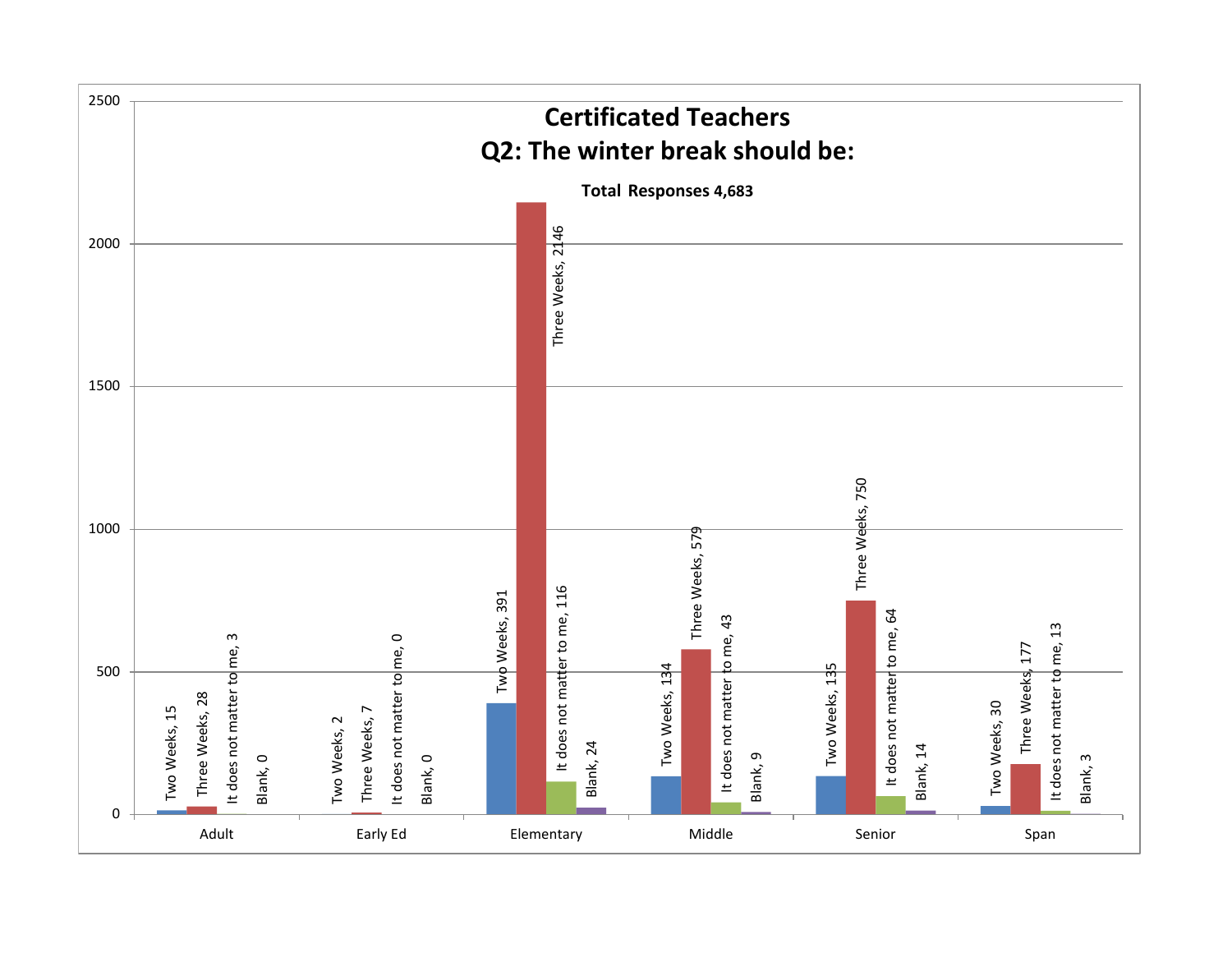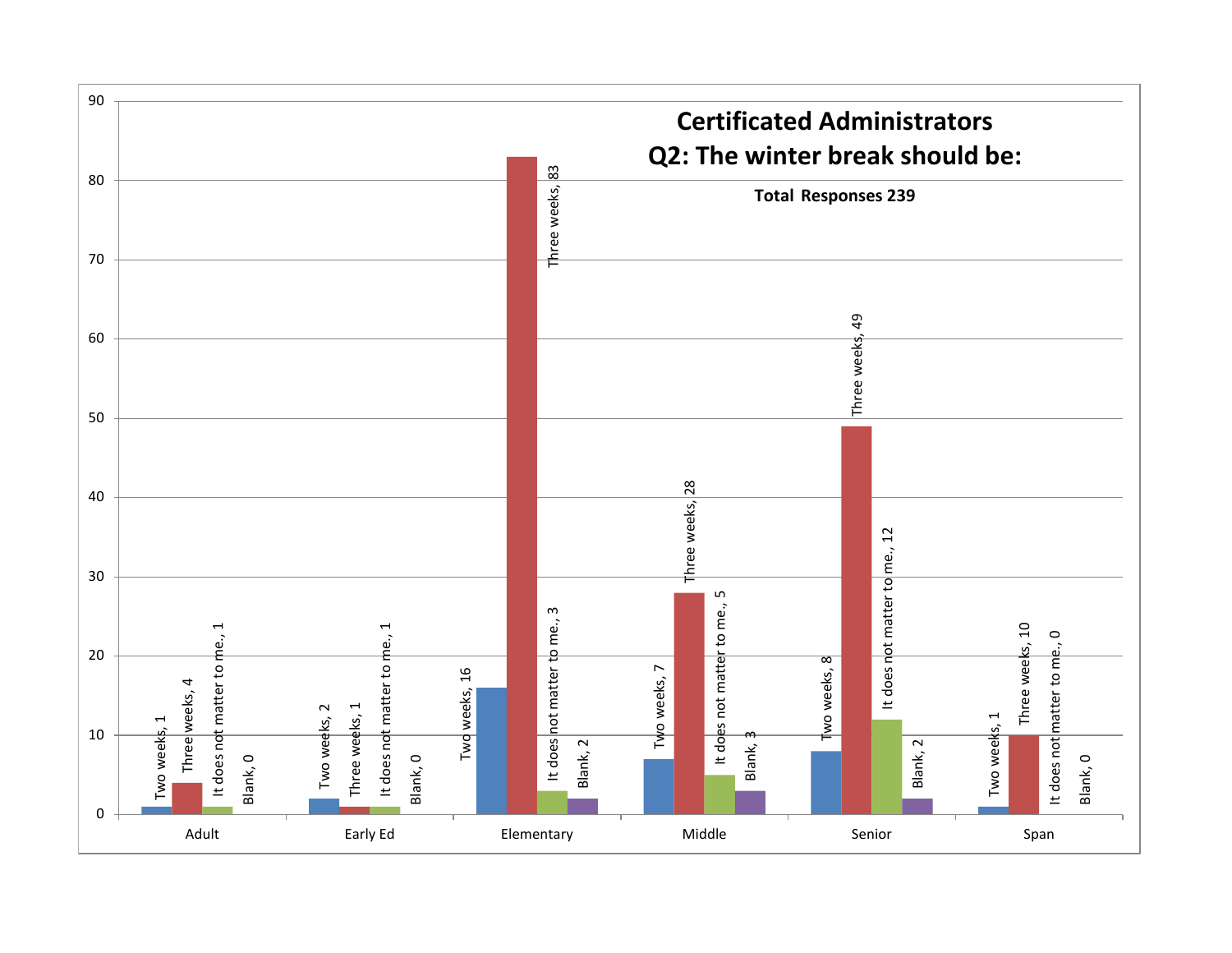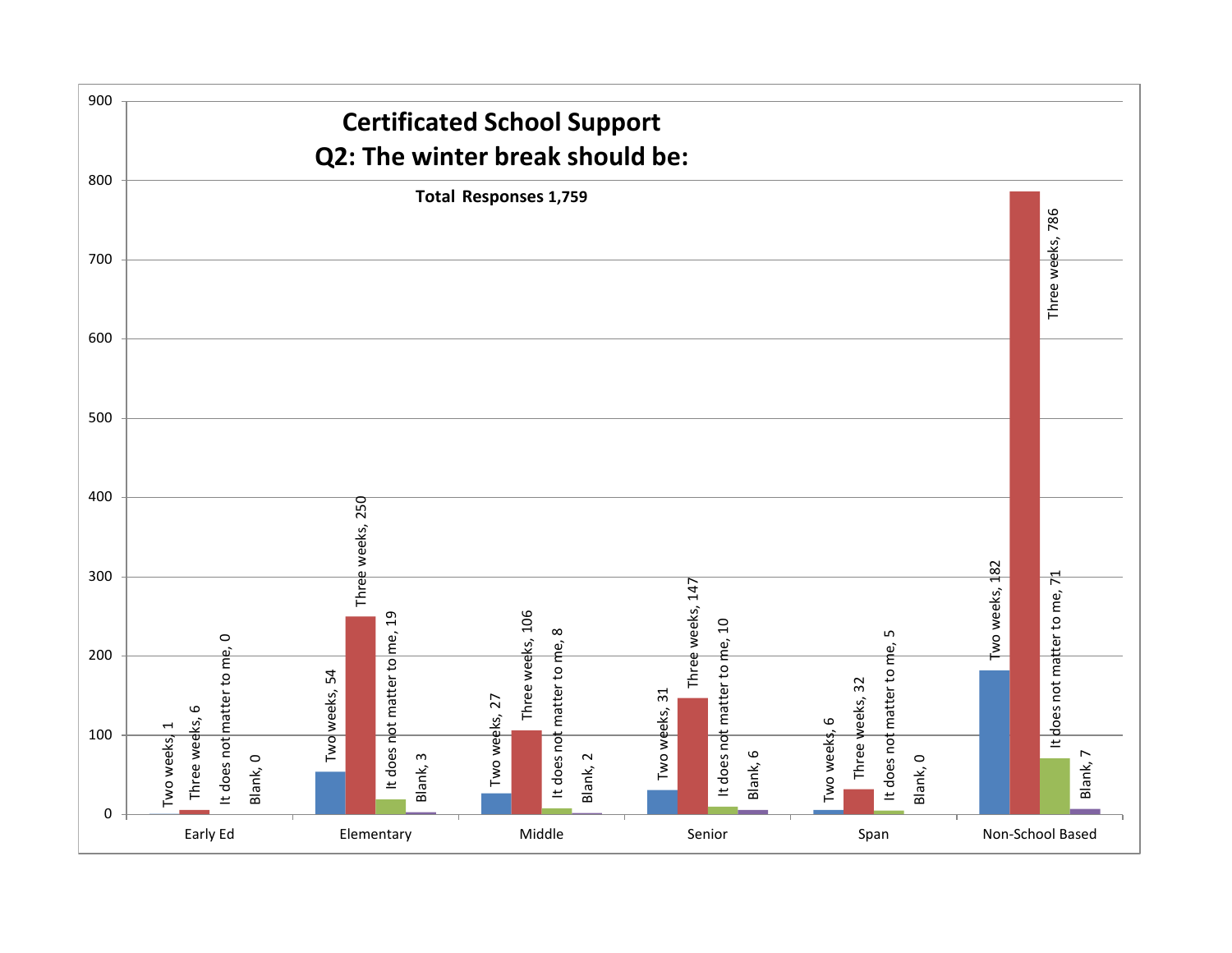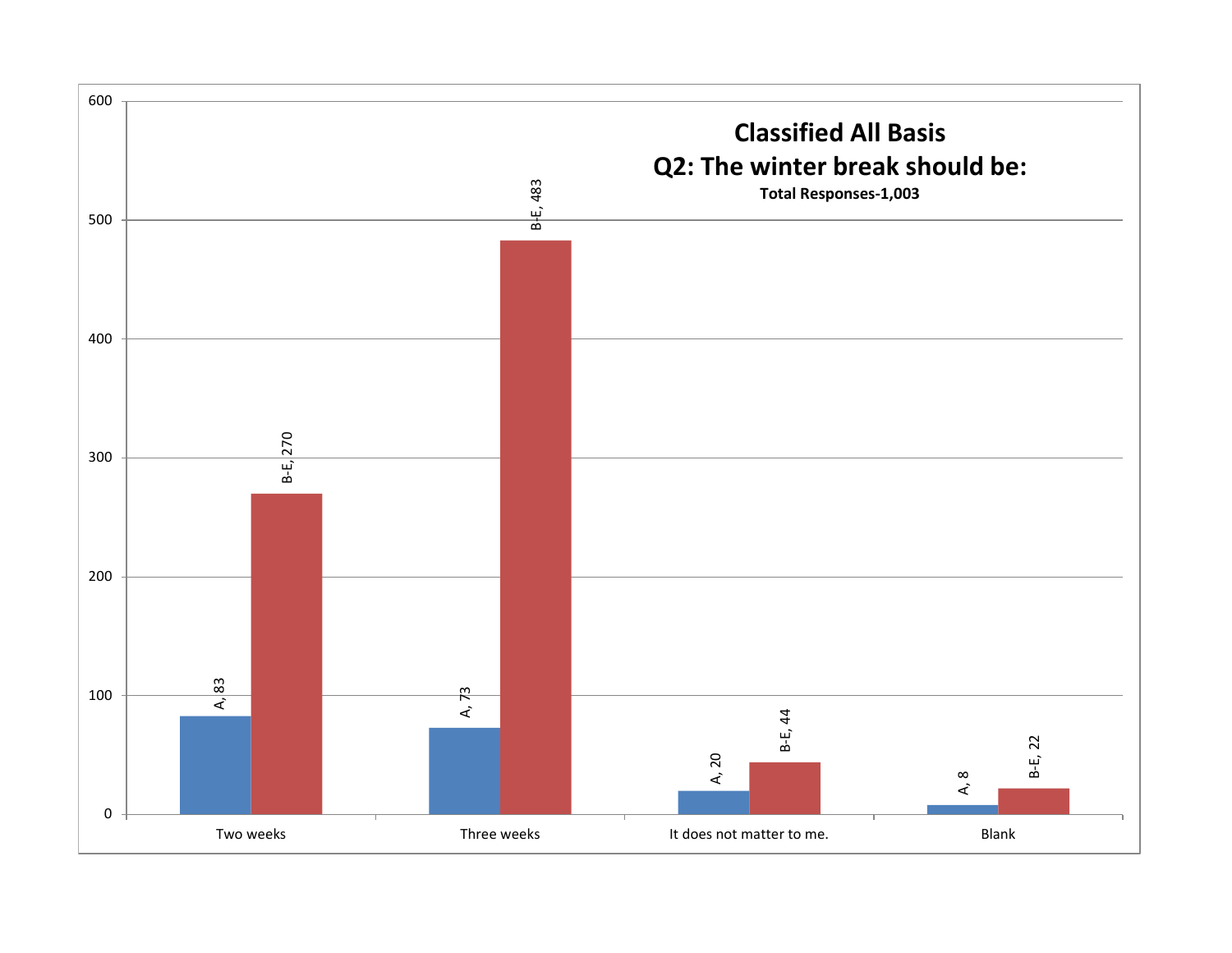Question 3: The District should explore a different, "modified early August" calendar.

|                                          |                | Count:                   |                   |                                   |                                      |                                    |                         | Percentage:              |                          |                                               |                             |                                    |              |
|------------------------------------------|----------------|--------------------------|-------------------|-----------------------------------|--------------------------------------|------------------------------------|-------------------------|--------------------------|--------------------------|-----------------------------------------------|-----------------------------|------------------------------------|--------------|
|                                          | <b>Total</b>   | <b>Strongly</b><br>Agree | Somewhat<br>Agree | <b>Neither</b><br><b>Disagree</b> | Agree or Somewhat<br><b>Disagree</b> | <b>Strongly</b><br><b>Disagree</b> | <b>Blank</b>            | <b>Strongly</b><br>Agree | Somewhat<br><b>Agree</b> | <b>Neither</b><br>Agree or<br><b>Disagree</b> | Somewhat<br><b>Disagree</b> | <b>Strongly</b><br><b>Disagree</b> | <b>Blank</b> |
| <b>All Employees</b>                     | 7,684          | 638                      | 604               | 490                               | 752                                  | 5,095                              | 105                     | 8%                       | 8%                       | 6%                                            | 10%                         | 66%                                | 1%           |
|                                          |                |                          |                   |                                   |                                      |                                    |                         |                          |                          |                                               |                             |                                    |              |
| <b>Certificated Employees</b>            | 6,681          | 545                      | 512               | 393                               | 632                                  | 4,524                              | 75                      | 8%                       | 8%                       | 6%                                            | 9%                          | 68%                                | 1%           |
| "A" Basis                                | 83             | 13                       | 13                | 8                                 | 10                                   | 39                                 | $\mathbf 0$             | 16%                      | 16%                      | 10%                                           | 12%                         | 47%                                | 0%           |
| "B"/"C"/"E" Basis                        | 6,598          | 532                      | 499               | 385                               | 622                                  | 4,485                              | 75                      | 8%                       | 8%                       | 6%                                            | 9%                          | 68%                                | 1%           |
| <b>Certificated Teachers</b>             | 4,683          | 356                      | 327               | 242                               | 413                                  | 3,295                              | 50                      | 8%                       | 7%                       | 5%                                            | 9%                          | 70%                                | 1%           |
| Adult Ed                                 | 46             | $\overline{2}$           | $\overline{2}$    | 4                                 | 3                                    | 35                                 | $\mathbf{0}$            | 4%                       | 4%                       | 9%                                            | 7%                          | 76%                                | 0%           |
| Early Ed                                 | 9              | $\mathbf 0$              | $\Omega$          | $\overline{2}$                    | $\overline{2}$                       | 5                                  | $\Omega$                | 0%                       | 0%                       | 22%                                           | 22%                         | 56%                                | 0%           |
| Elementary                               | 2,677          | 172                      | 145               | 135                               | 236                                  | 1,965                              | 24                      | 6%                       | 5%                       | 5%                                            | 9%                          | 73%                                | 1%           |
| Middle                                   | 765            | 60                       | 57                | 38                                | 59                                   | 542                                | 9                       | 8%                       | 7%                       | 5%                                            | 8%                          | 71%                                | 1%           |
| Senior                                   | 963            | 106                      | 112               | 55                                | 92                                   | 584                                | 14                      | 11%                      | 12%                      | 6%                                            | 10%                         | 61%                                | 1%           |
| Span                                     | 223            | 16                       | 11                | 8                                 | 21                                   | 164                                | 3                       | 7%                       | 5%                       | 4%                                            | 9%                          | 74%                                | 1%           |
|                                          |                |                          |                   |                                   |                                      |                                    |                         |                          |                          |                                               |                             |                                    |              |
| <b>Certificated Administrators</b>       | 239            | 41                       | 28                | 17                                | 31                                   | 115                                | $\overline{\mathbf{z}}$ | 17%                      | 12%                      | 7%                                            | 13%                         | 48%                                | 3%           |
| Adult Ed                                 | 6              | $\mathbf{1}$             | $\overline{0}$    | $\mathbf 0$                       | $\mathbf 1$                          | 4                                  | $\mathbf{0}$            | 17%                      | 0%                       | 0%                                            | 17%                         | 67%                                | 0%           |
| Early Ed                                 | $\overline{4}$ | $\mathbf 0$              | $\Omega$          | $\mathbf 0$                       | $\overline{\mathbf{c}}$              | $\overline{2}$                     | $\mathbf 0$             | 0%                       | 0%                       | 0%                                            | 50%                         | 50%                                | 0%           |
| Elementary                               | 104            | 15                       | 14                | 11                                | 6                                    | 56                                 | $\overline{2}$          | 14%                      | 13%                      | 11%                                           | 6%                          | 54%                                | 2%           |
| Middle                                   | 43             | $\overline{7}$           | 6                 | $\mathbf{1}$                      | 5                                    | 21                                 | 3                       | 16%                      | 14%                      | 2%                                            | 12%                         | 49%                                | 7%           |
| Senior                                   | 71             | 16                       | 7                 | 5                                 | 14                                   | 27                                 | $\overline{2}$          | 23%                      | 10%                      | 7%                                            | 20%                         | 38%                                | 3%           |
| Span                                     | 11             | $\overline{2}$           | $\mathbf{1}$      | $\overline{0}$                    | 3                                    | 5                                  | $\overline{0}$          | 18%                      | 9%                       | 0%                                            | 27%                         | 45%                                | 0%           |
| <b>Certificated School-Based Support</b> | 1,759          | 148                      | 157               | 134                               | 188                                  | 1,114                              | 18                      | 8%                       | 9%                       | 8%                                            | 11%                         | 63%                                | 1%           |
| Early Ed                                 | 7              | $\overline{2}$           | $\mathbf{1}$      | $\mathbf{1}$                      | $\mathbf 0$                          | 3                                  | $\Omega$                | 29%                      | 14%                      | 14%                                           | 0%                          | 43%                                | 0%           |
| Elementary                               | 326            | 28                       | 28                | 25                                | 31                                   | 211                                | 3                       | 9%                       | 9%                       | 8%                                            | 10%                         | 65%                                | 1%           |
| Middle                                   | 143            | 8                        | 17                | 12                                | 17                                   | 87                                 | $\overline{2}$          | 6%                       | 12%                      | 8%                                            | 12%                         | 61%                                | 1%           |
| Senior                                   | 194            | 16                       | 15                | 11                                | 22                                   | 124                                | 6                       | 8%                       | 8%                       | 6%                                            | 11%                         | 64%                                | 3%           |
| Span                                     | 43             | 5                        | 8                 | 3                                 | 5                                    | 22                                 | $\mathbf{0}$            | 12%                      | 19%                      | 7%                                            | 12%                         | 51%                                | 0%           |
| Non-School Based                         | 1,046          | 89                       | 88                | 82                                | 113                                  | 667                                | $\overline{7}$          | 9%                       | 8%                       | 8%                                            | 11%                         | 64%                                | 1%           |
|                                          |                |                          |                   |                                   |                                      |                                    |                         |                          |                          |                                               |                             |                                    |              |
| <b>Classified Employees</b>              | 1,003          | 93                       | 92                | 97                                | 120                                  | 571                                | 30                      | 9%                       | 9%                       | 10%                                           | 12%                         | 57%                                | 3%           |
| "A" Basis                                | 184            | 14                       | 19                | 24                                | 33                                   | 86                                 | 8                       | 8%                       | 10%                      | 13%                                           | 18%                         | 47%                                | 4%           |
| "B"/"C"/"E" Basis                        | 819            | 79                       | 73                | 73                                | 87                                   | 485                                | 22                      | 10%                      | 9%                       | 9%                                            | 11%                         | 59%                                | 3%           |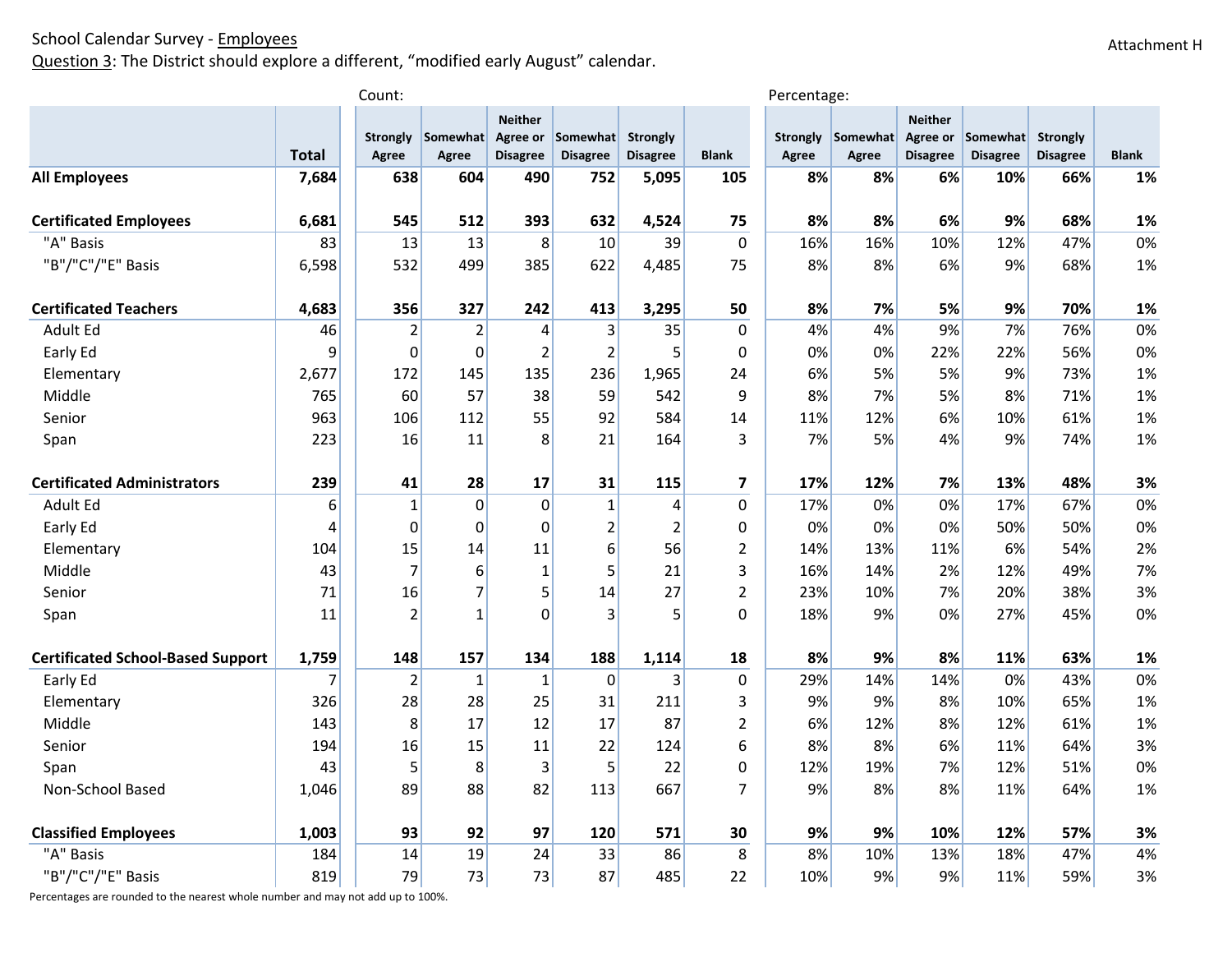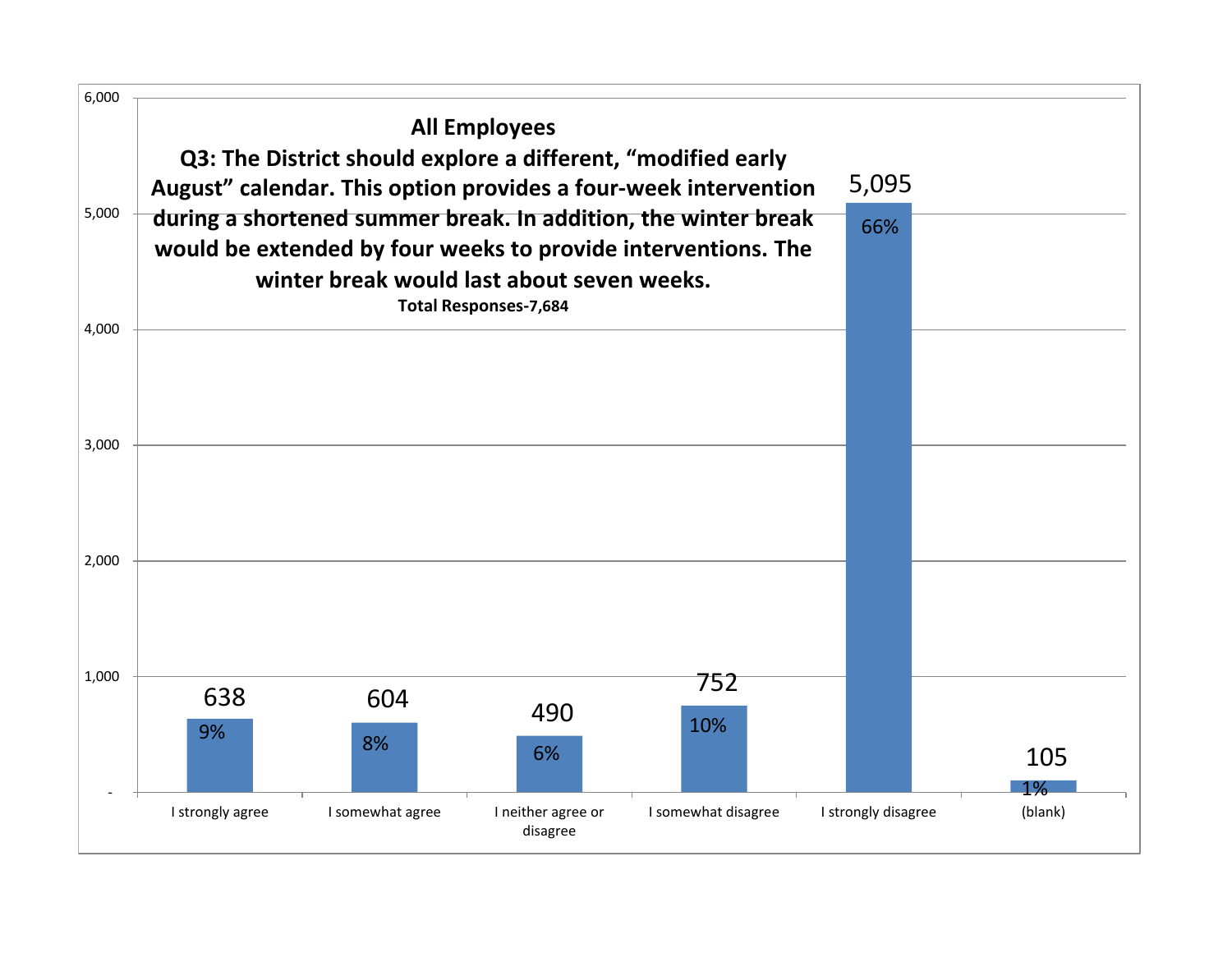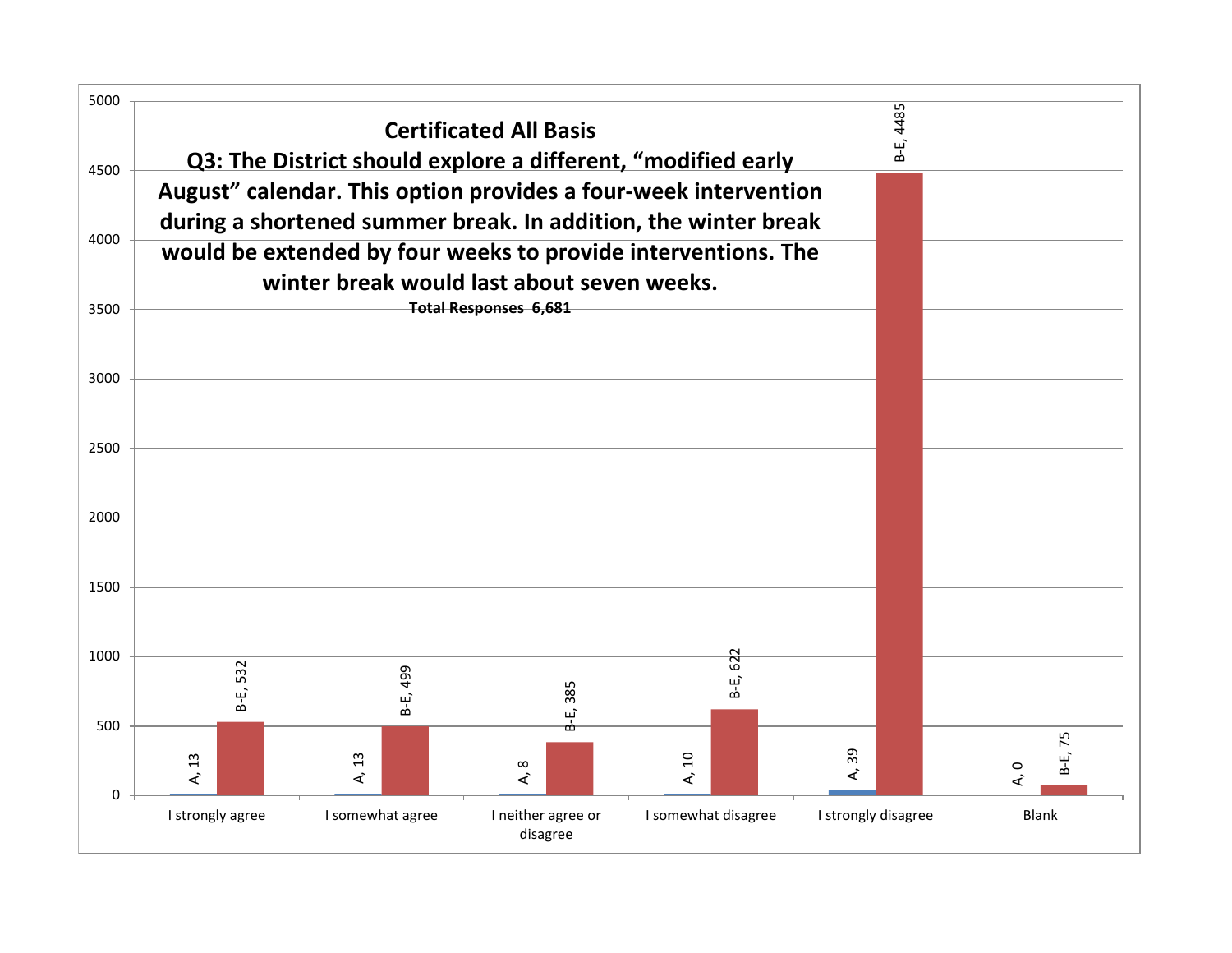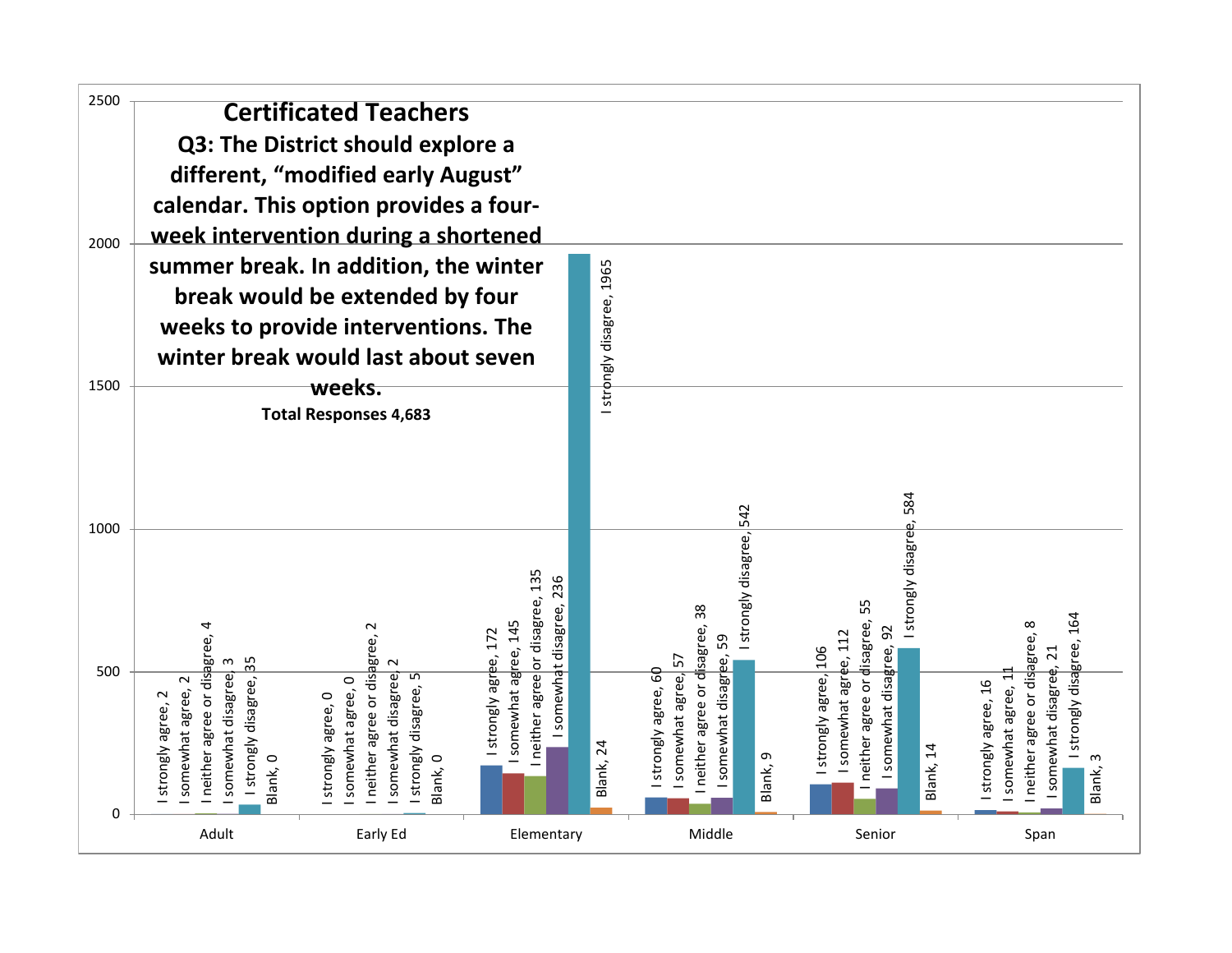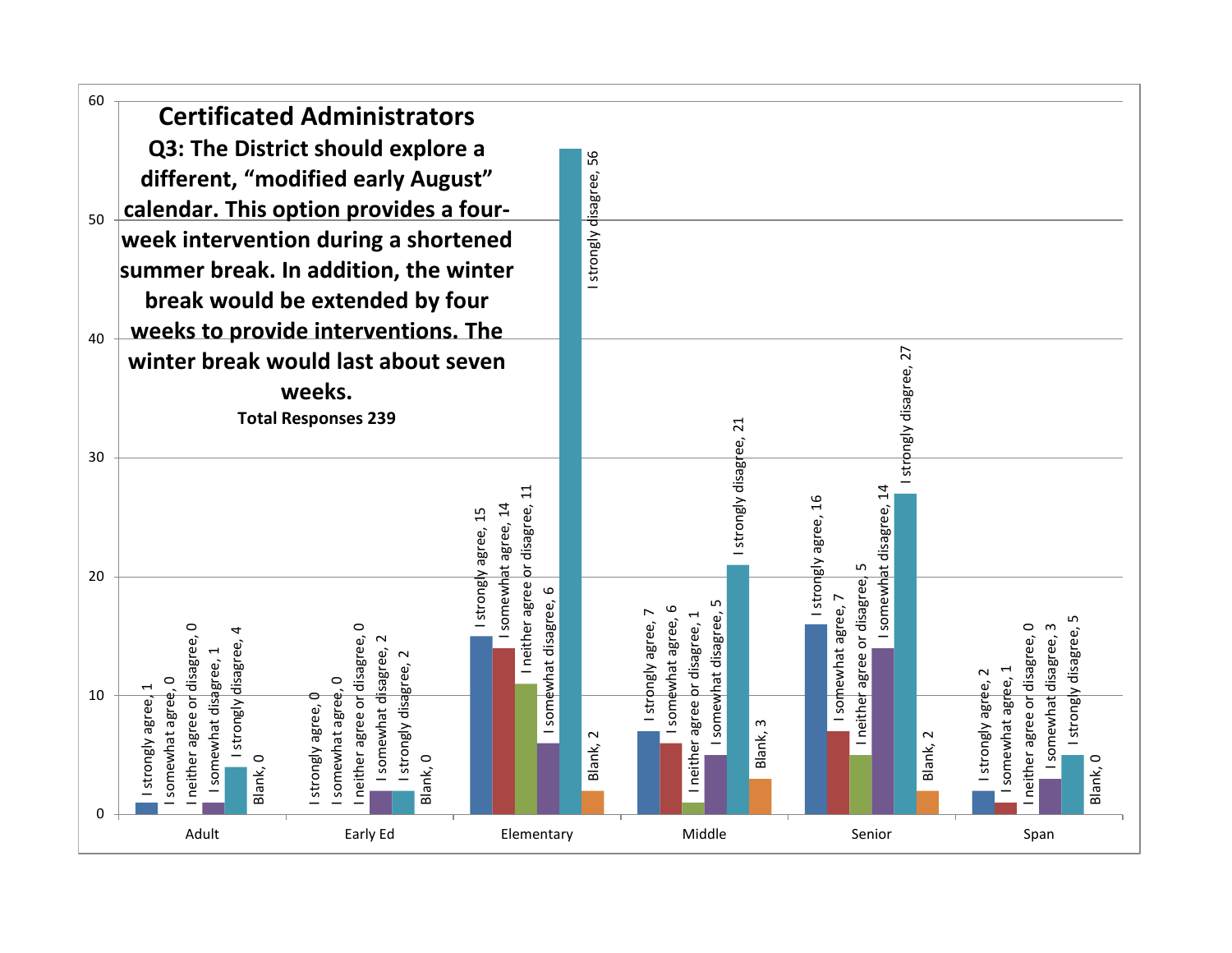![](_page_19_Figure_0.jpeg)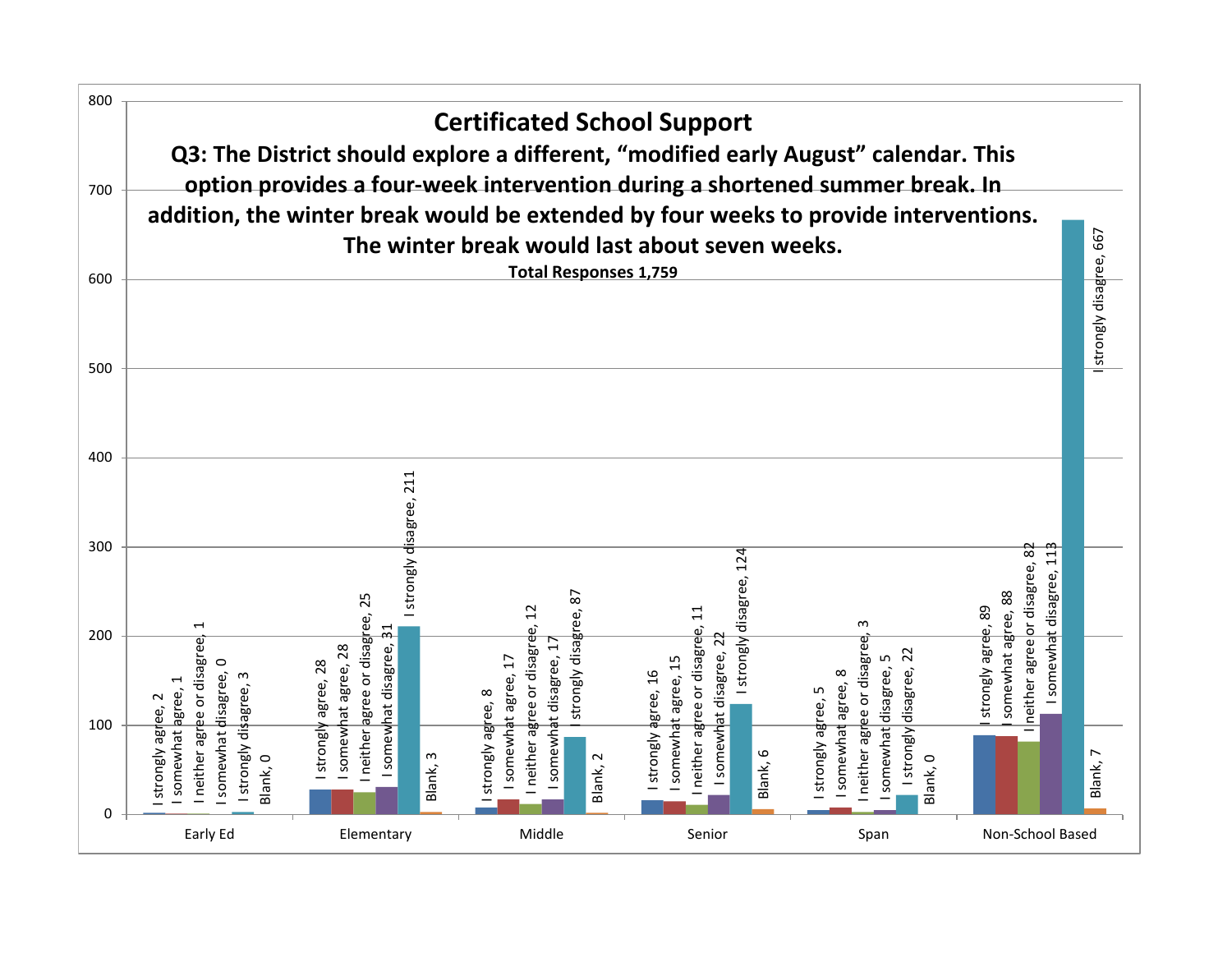![](_page_20_Figure_0.jpeg)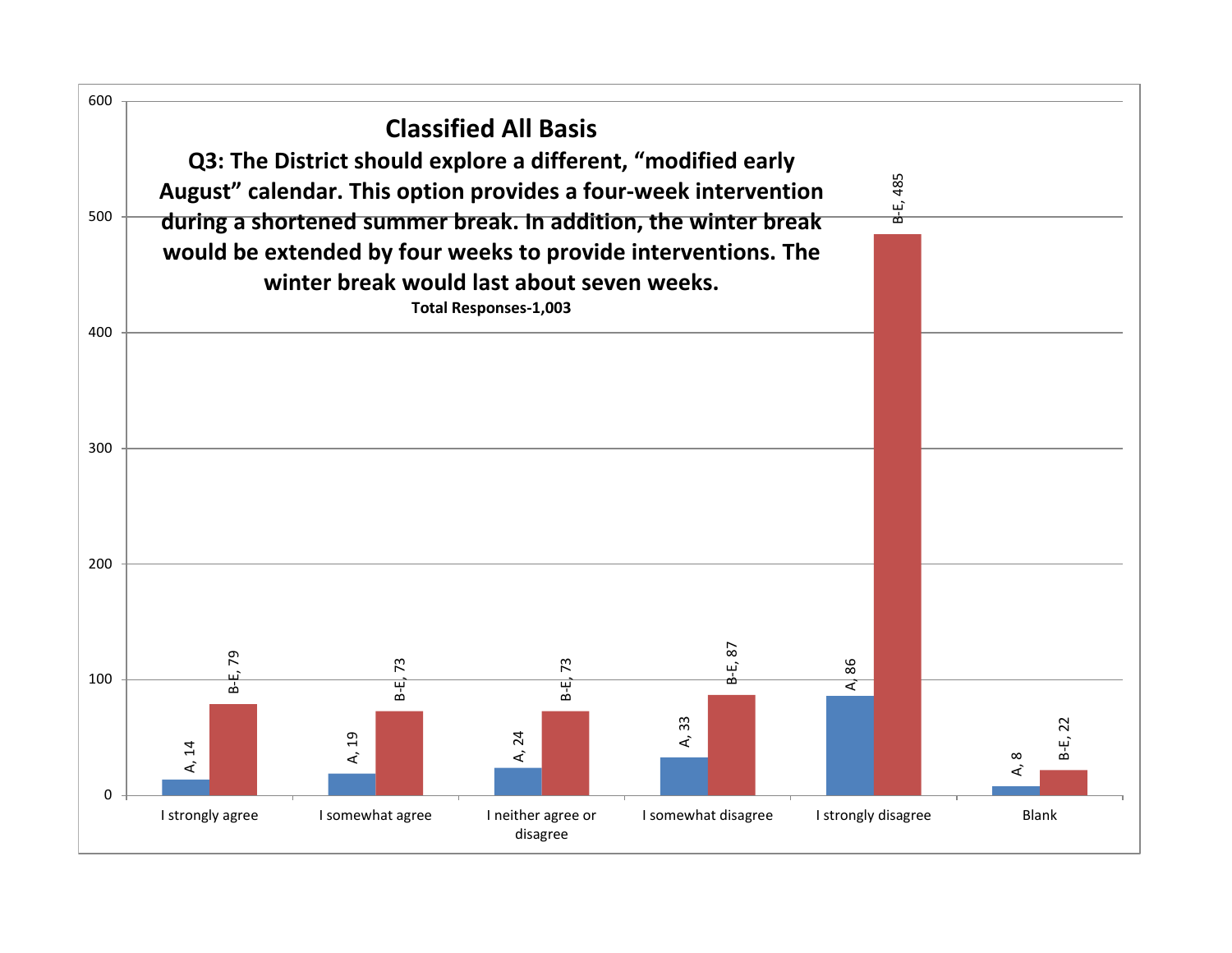Question 4: It is important that both elementary and secondary schools follow the same calendar.

|                                          |                | Count:                   |                   |                                   |                                      |                             |                | Percentage: |                            |                                               |                             |                                    |              |
|------------------------------------------|----------------|--------------------------|-------------------|-----------------------------------|--------------------------------------|-----------------------------|----------------|-------------|----------------------------|-----------------------------------------------|-----------------------------|------------------------------------|--------------|
|                                          | <b>Total</b>   | <b>Strongly</b><br>Agree | Somewhat<br>Agree | <b>Neither</b><br><b>Disagree</b> | Agree or Somewhat<br><b>Disagree</b> | Strongly<br><b>Disagree</b> | <b>Blank</b>   | Agree       | Strongly Somewhat<br>Agree | <b>Neither</b><br>Agree or<br><b>Disagree</b> | Somewhat<br><b>Disagree</b> | <b>Strongly</b><br><b>Disagree</b> | <b>Blank</b> |
| <b>All Employees</b>                     | 7,684          | 4,000                    | 1,190             | 1,099                             | 519                                  | 771                         | 105            | 52%         | 15%                        | 14%                                           | 7%                          | 10%                                | 1%           |
|                                          |                |                          |                   |                                   |                                      |                             |                |             |                            |                                               |                             |                                    |              |
| <b>Certificated Employees</b>            | 6,681          | 3,327                    | 1,051             | 1,025                             | 483                                  | 720                         | 75             | 50%         | 16%                        | 15%                                           | 7%                          | 11%                                | 1%           |
| "A" Basis                                | 83             | 64                       | 10                | 6                                 | $\mathbf 1$                          | $\overline{2}$              | $\mathbf 0$    | 77%         | 12%                        | 7%                                            | 1%                          | 2%                                 | 0%           |
| "B"/"C"/"E" Basis                        | 6,598          | 3,263                    | 1,041             | 1,019                             | 482                                  | 718                         | 75             | 49%         | 16%                        | 15%                                           | 7%                          | 11%                                | 1%           |
| <b>Certificated Teachers</b>             | 4,683          | 2,124                    | 751               | 796                               | 391                                  | 571                         | 50             | 45%         | 16%                        | 17%                                           | 8%                          | 12%                                | 1%           |
| Adult Ed                                 | 46             | 30                       | 5                 | $\overline{7}$                    | $\overline{2}$                       | 2                           | $\Omega$       | 65%         | 11%                        | 15%                                           | 4%                          | 4%                                 | 0%           |
| Early Ed                                 | 9              | $\overline{7}$           | 1                 | $\mathbf 0$                       | $\pmb{0}$                            | $\mathbf{1}$                | $\mathbf 0$    | 78%         | 11%                        | 0%                                            | 0%                          | 11%                                | 0%           |
| Elementary                               | 2,677          | 1,019                    | 467               | 479                               | 272                                  | 416                         | 24             | 38%         | 17%                        | 18%                                           | 10%                         | 16%                                | 1%           |
| Middle                                   | 765            | 413                      | 116               | 116                               | 41                                   | 70                          | 9              | 54%         | 15%                        | 15%                                           | 5%                          | 9%                                 | 1%           |
| Senior                                   | 963            | 529                      | 130               | 165                               | 65                                   | 60                          | 14             | 55%         | 13%                        | 17%                                           | 7%                          | 6%                                 | 1%           |
| Span                                     | 223            | 126                      | 32                | 29                                | 11                                   | 22                          | 3              | 57%         | 14%                        | 13%                                           | 5%                          | 10%                                | 1%           |
| <b>Certificated Administrators</b>       | 239            | 143                      | 27                | 28                                | 11                                   | 23                          | $\overline{ }$ | 60%         | 11%                        | 12%                                           | 5%                          | 10%                                | 3%           |
| Adult Ed                                 | 6              | 4                        | $\mathbf{1}$      | $\overline{0}$                    | $\mathbf 0$                          | $\mathbf{1}$                | 0              | 67%         | 17%                        | 0%                                            | 0%                          | 17%                                | 0%           |
| Early Ed                                 | $\overline{4}$ | $\overline{2}$           | 1                 | $\mathbf{1}$                      | $\pmb{0}$                            | $\mathbf{0}$                | 0              | 50%         | 25%                        | 25%                                           | 0%                          | 0%                                 | 0%           |
| Elementary                               | 104            | 56                       | 12                | 12                                | $\overline{7}$                       | 15                          | $\overline{2}$ | 54%         | 12%                        | 12%                                           | 7%                          | 14%                                | 2%           |
| Middle                                   | 43             | 33                       | 4                 | $\mathbf{1}$                      | $\mathbf 0$                          | $\overline{2}$              | 3              | 77%         | 9%                         | 2%                                            | 0%                          | 5%                                 | 7%           |
| Senior                                   | 71             | 41                       | 7                 | 14                                | $\overline{2}$                       | 5                           | $\overline{2}$ | 58%         | 10%                        | 20%                                           | 3%                          | 7%                                 | 3%           |
| Span                                     | 11             | $\overline{7}$           | $\overline{2}$    | $\Omega$                          | $\overline{2}$                       | $\Omega$                    | $\overline{0}$ | 64%         | 18%                        | 0%                                            | 18%                         | 0%                                 | 0%           |
| <b>Certificated School-Based Support</b> | 1,759          | 1,060                    | 273               | 201                               | 81                                   | 126                         | 18             | 60%         | 16%                        | 11%                                           | 5%                          | 7%                                 | 1%           |
| Early Ed                                 | 7              | 2                        | $\Omega$          | 3                                 | $\mathbf 1$                          | 1                           | $\mathbf 0$    | 29%         | 0%                         | 43%                                           | 14%                         | 14%                                | 0%           |
| Elementary                               | 326            | 153                      | 65                | 42                                | 21                                   | 42                          | 3              | 47%         | 20%                        | 13%                                           | 6%                          | 13%                                | 1%           |
| Middle                                   | 143            | 91                       | 19                | 13                                | 3                                    | 15                          | $\overline{2}$ | 64%         | 13%                        | 9%                                            | 2%                          | 10%                                | 1%           |
| Senior                                   | 194            | 119                      | 29                | 21                                | 8                                    | 11                          | 6              | 61%         | 15%                        | 11%                                           | 4%                          | 6%                                 | 3%           |
| Span                                     | 43             | 31                       | 8                 | $\mathbf 0$                       | 3                                    | 1                           | $\Omega$       | 72%         | 19%                        | 0%                                            | 7%                          | 2%                                 | 0%           |
| Non-School Based                         | 1,046          | 664                      | 152               | 122                               | 45                                   | 56                          | $\overline{7}$ | 63%         | 15%                        | 12%                                           | 4%                          | 5%                                 | 1%           |
| <b>Classified Employees</b>              | 1,003          | 673                      | 139               | 74                                | 36                                   | 51                          | 30             | 67%         | 14%                        | 7%                                            | 4%                          | 5%                                 | 3%           |
| "A" Basis                                | 184            | 120                      | 35                | 9                                 | $\overline{2}$                       | 10                          | 8              | 65%         | 19%                        | 5%                                            | 1%                          | 5%                                 | 4%           |
| "B"/"C"/"E" Basis                        | 819            | 553                      |                   | 65                                | 34                                   |                             |                | 68%         | 13%                        | 8%                                            | 4%                          | 5%                                 | 3%           |
|                                          |                |                          | 104               |                                   |                                      | 41                          | 22             |             |                            |                                               |                             |                                    |              |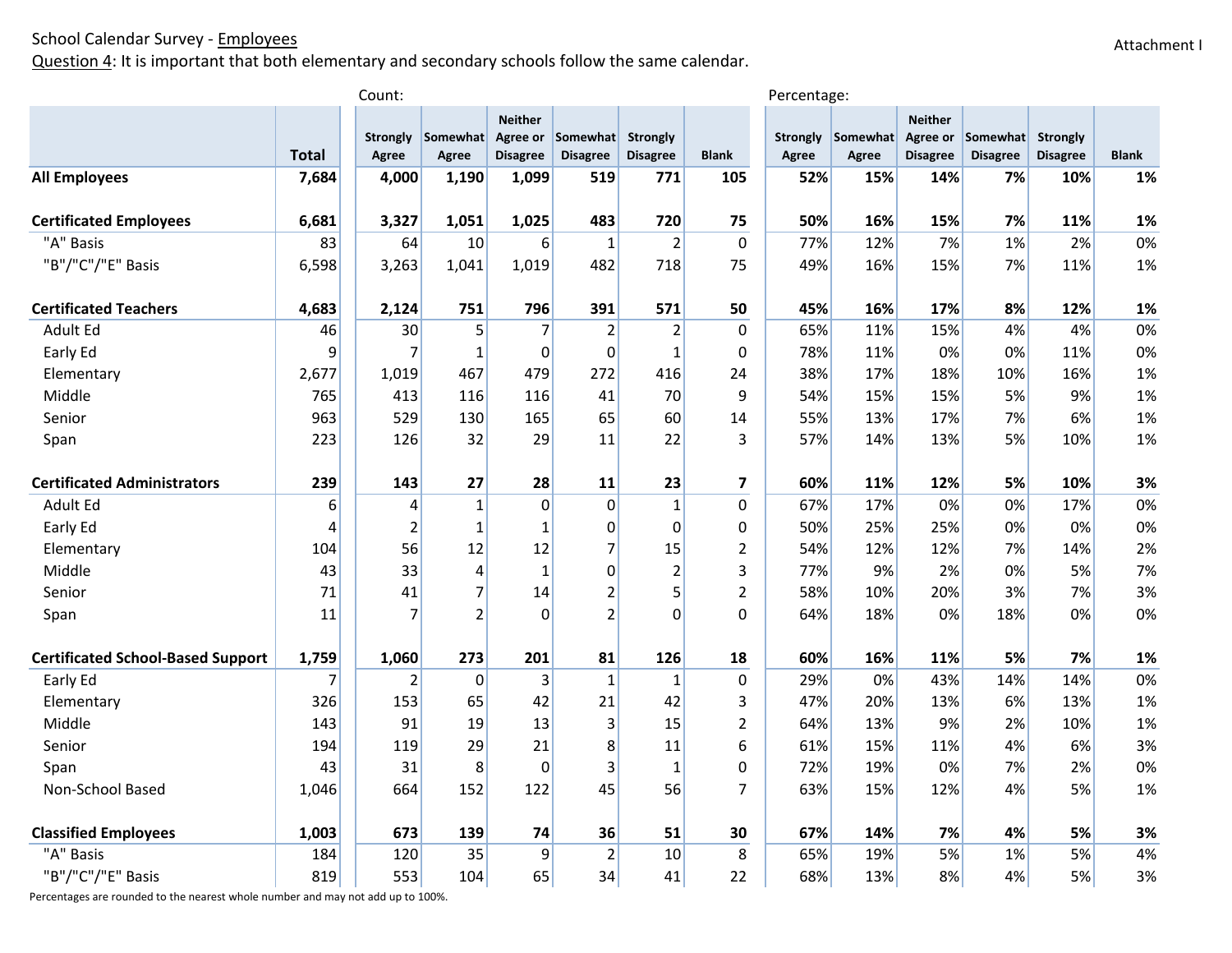![](_page_22_Figure_0.jpeg)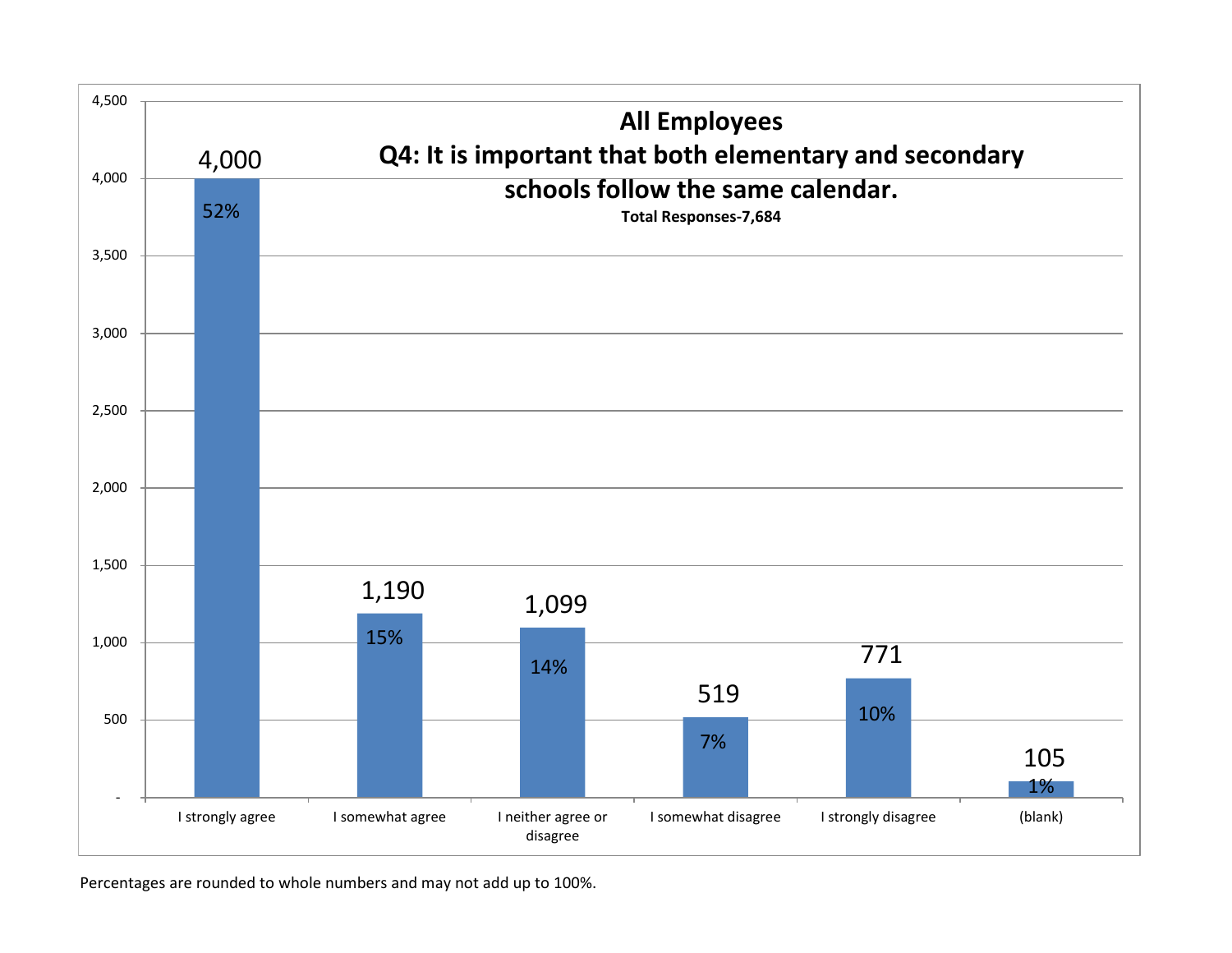![](_page_23_Figure_0.jpeg)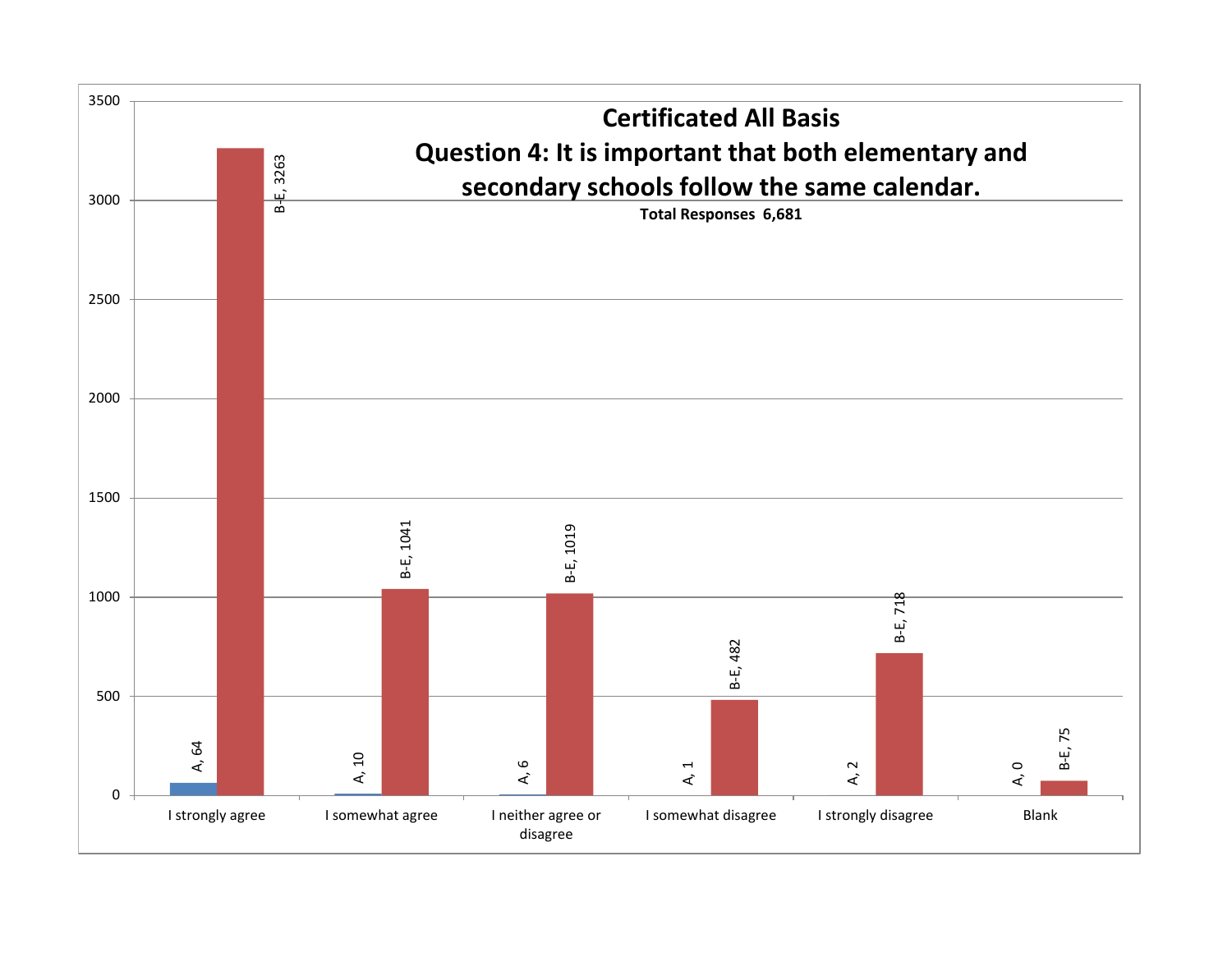![](_page_24_Figure_0.jpeg)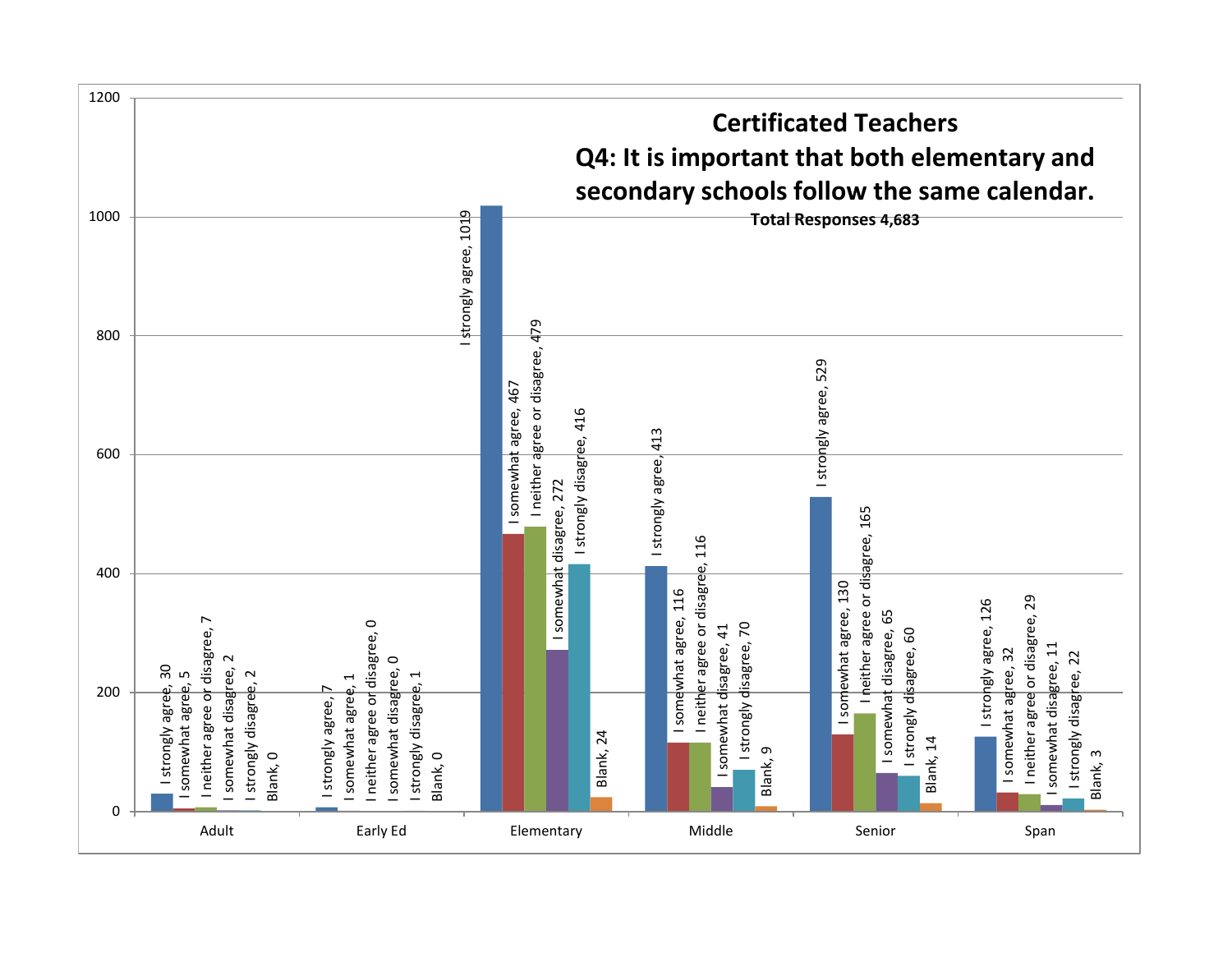![](_page_25_Figure_0.jpeg)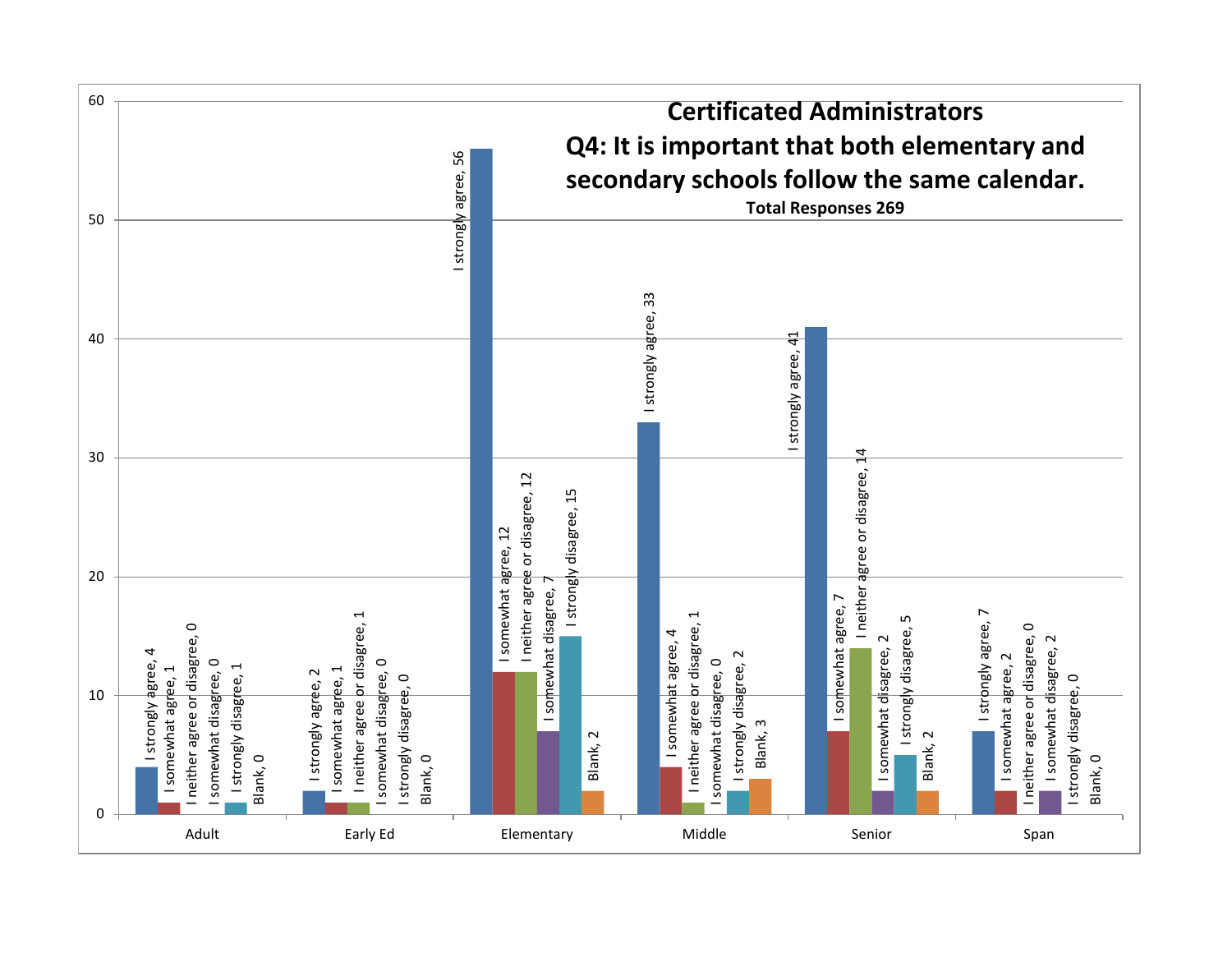![](_page_26_Figure_0.jpeg)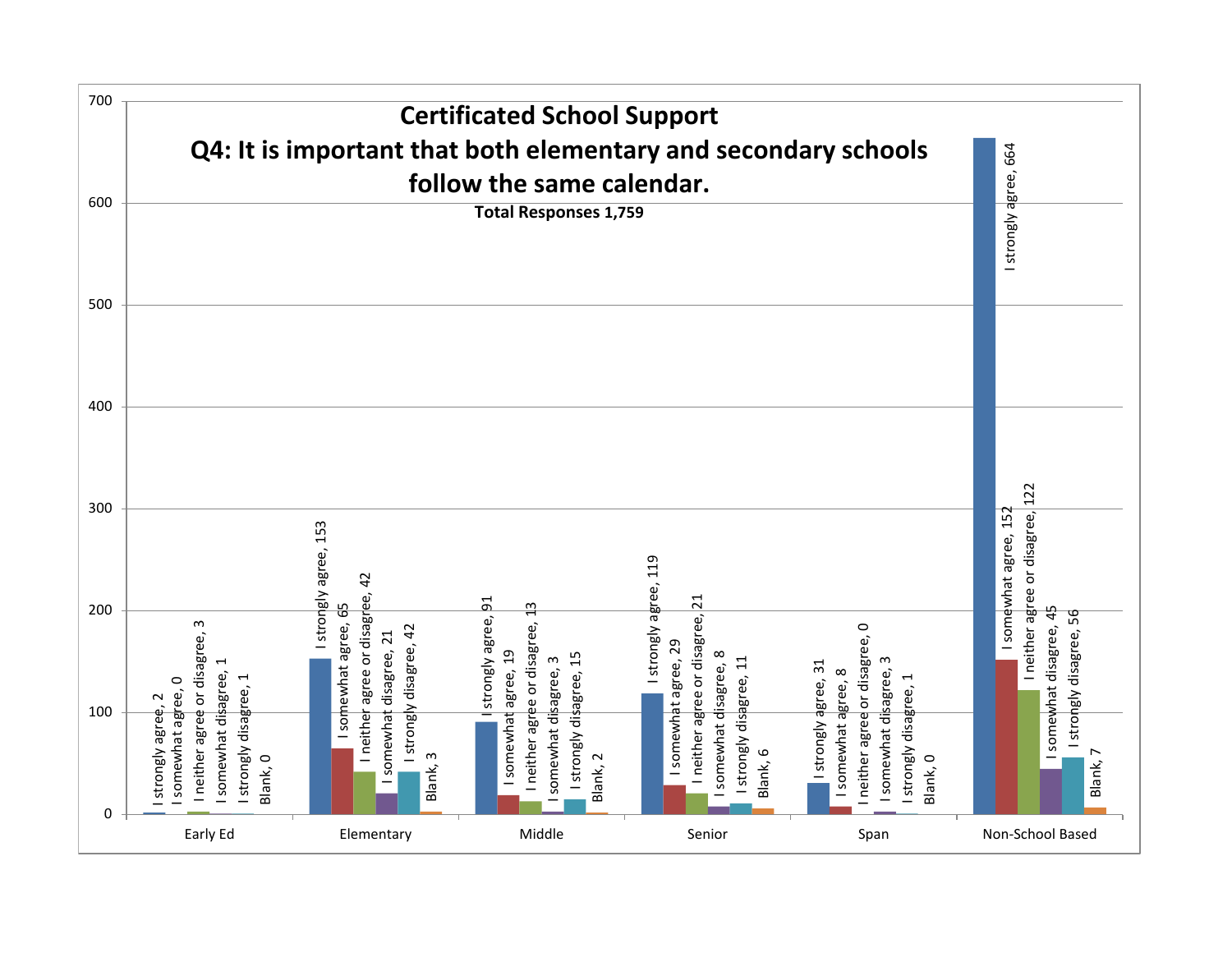![](_page_27_Figure_0.jpeg)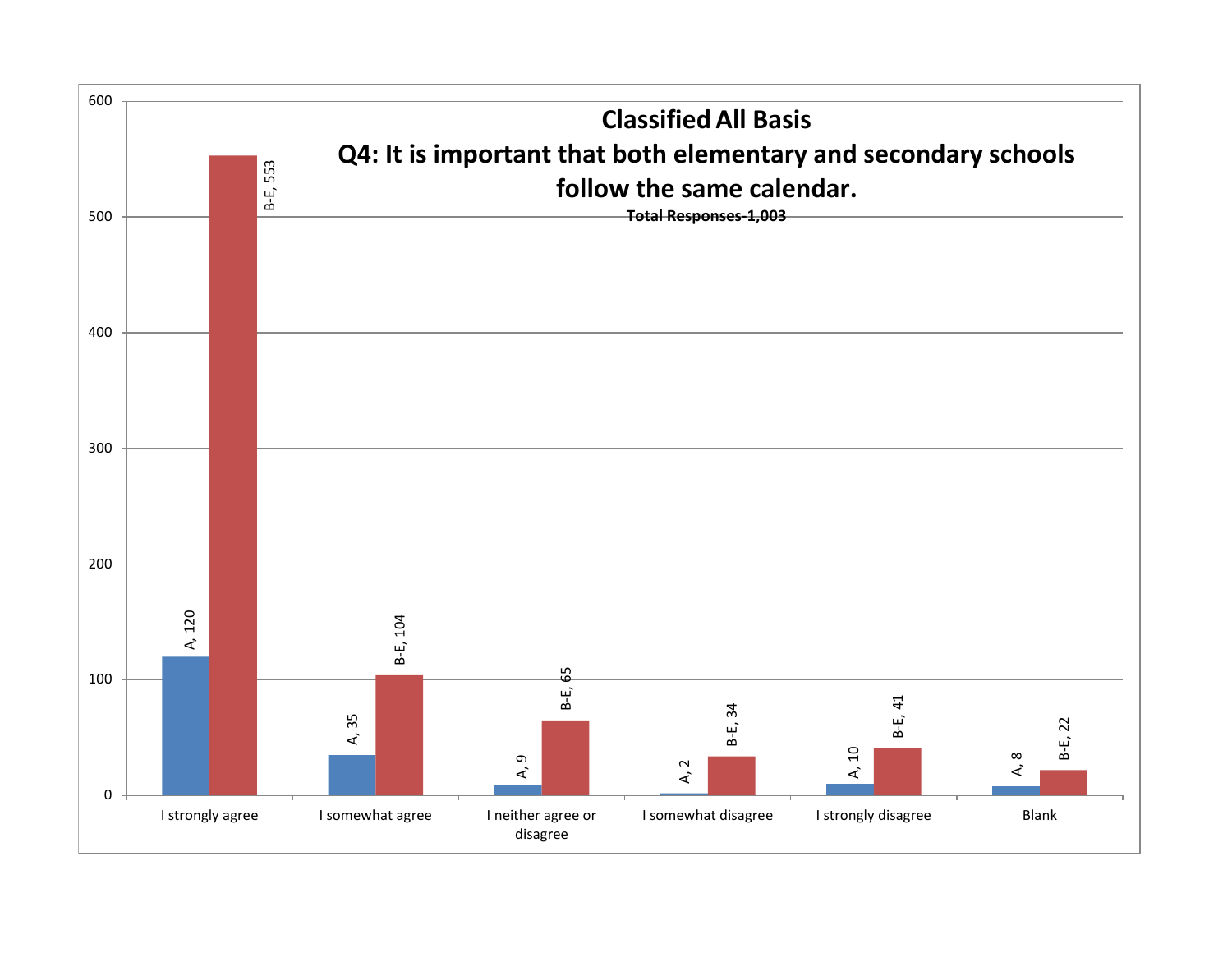Question 5: The first semester should end before the winter break.

|                                          |              | Count:                   |                   |                                   |                                      |                                    |                | Percentage:              |                   |                                   |                                      |                                    |              |
|------------------------------------------|--------------|--------------------------|-------------------|-----------------------------------|--------------------------------------|------------------------------------|----------------|--------------------------|-------------------|-----------------------------------|--------------------------------------|------------------------------------|--------------|
|                                          | <b>Total</b> | <b>Strongly</b><br>Agree | Somewhat<br>Agree | <b>Neither</b><br><b>Disagree</b> | Agree or Somewhat<br><b>Disagree</b> | <b>Strongly</b><br><b>Disagree</b> | <b>Blank</b>   | <b>Strongly</b><br>Agree | Somewhat<br>Agree | <b>Neither</b><br><b>Disagree</b> | Agree or Somewhat<br><b>Disagree</b> | <b>Strongly</b><br><b>Disagree</b> | <b>Blank</b> |
| <b>All Employees</b>                     | 7,684        | 3,713                    | 1,223             | 1,522                             | 453                                  | 668                                | 105            | 48%                      | 16%               | 20%                               | 6%                                   | 9%                                 | 1%           |
| <b>Certificated Employees</b>            | 6,681        | 3,218                    | 1,052             | 1,337                             | 412                                  | 587                                | 75             | 48%                      | 16%               | 20%                               | 6%                                   | 9%                                 | 1%           |
| "A" Basis                                | 83           | 58                       | 13                | 7                                 | $\overline{2}$                       | 3                                  | $\Omega$       | 70%                      | 16%               | 8%                                | 2%                                   | 4%                                 | 0%           |
| "B"/"C"/"E" Basis                        | 6,598        | 3,160                    | 1,039             | 1,330                             | 410                                  | 584                                | 75             | 48%                      | 16%               | 20%                               | 6%                                   | 9%                                 | 1%           |
|                                          |              |                          |                   |                                   |                                      |                                    |                |                          |                   |                                   |                                      |                                    |              |
| <b>Certificated Teachers</b>             | 4,683        | 2,203                    | 716               | 954                               | 304                                  | 456                                | 50             | 47%                      | 15%               | 20%                               | 6%                                   | 10%                                | 1%           |
| Adult Ed                                 | 46           | 25                       | 6                 | $\overline{7}$                    | $\overline{3}$                       | 5                                  | $\mathbf 0$    | 54%                      | 13%               | 15%                               | 7%                                   | 11%                                | 0%           |
| Early Ed                                 | 9            | 5                        | $\overline{2}$    | $\overline{2}$                    | $\mathbf 0$                          | 0                                  | $\mathbf 0$    | 56%                      | 22%               | 22%                               | 0%                                   | 0%                                 | 0%           |
| Elementary                               | 2,677        | 951                      | 480               | 730                               | 216                                  | 276                                | 24             | 36%                      | 18%               | 27%                               | 8%                                   | 10%                                | 1%           |
| Middle                                   | 765          | 412                      | 109               | 105                               | 41                                   | 89                                 | 9              | 54%                      | 14%               | 14%                               | 5%                                   | 12%                                | 1%           |
| Senior                                   | 963          | 675                      | 95                | 82                                | 30                                   | 67                                 | 14             | 70%                      | 10%               | 9%                                | 3%                                   | 7%                                 | 1%           |
| Span                                     | 223          | 135                      | 24                | 28                                | 14                                   | 19                                 | 3              | 61%                      | 11%               | 13%                               | 6%                                   | 9%                                 | 1%           |
| <b>Certificated Administrators</b>       | 239          | 148                      | 31                | 28                                | 12                                   | 13                                 | 7              | 62%                      | 13%               | 12%                               | 5%                                   | 5%                                 | 3%           |
| Adult Ed                                 | 6            | 5                        | $\Omega$          | $\overline{0}$                    | $\mathbf 1$                          | $\Omega$                           | $\overline{0}$ | 83%                      | 0%                | 0%                                | 17%                                  | 0%                                 | 0%           |
| Early Ed                                 | 4            | $\mathbf 0$              | 1                 | $\overline{c}$                    | $\pmb{0}$                            | $\mathbf{1}$                       | 0              | 0%                       | 25%               | 50%                               | 0%                                   | 25%                                | 0%           |
| Elementary                               | 104          | 52                       | 18                | 18                                | 8                                    | 6                                  | $\overline{2}$ | 50%                      | 17%               | 17%                               | 8%                                   | 6%                                 | 2%           |
| Middle                                   | 43           | 29                       | 4                 | 5                                 | $\mathbf 1$                          | 1                                  | 3              | 67%                      | 9%                | 12%                               | 2%                                   | 2%                                 | 7%           |
| Senior                                   | 71           | 55                       | 7                 | $\overline{2}$                    | $\mathbf{1}$                         | 4                                  | $\overline{2}$ | 77%                      | 10%               | 3%                                | 1%                                   | 6%                                 | 3%           |
| Span                                     | 11           | $\overline{7}$           | 1                 | $\overline{1}$                    | $\mathbf{1}$                         | 1                                  | $\overline{0}$ | 64%                      | 9%                | 9%                                | 9%                                   | 9%                                 | 0%           |
| <b>Certificated School-Based Support</b> | 1,759        | 867                      | 305               | 355                               | 96                                   | 118                                | 18             | 49%                      | 17%               | 20%                               | 5%                                   | 7%                                 | 1%           |
| Early Ed                                 | 7            | $\overline{2}$           | $\overline{2}$    | $\mathbf{1}$                      | $\mathbf 0$                          | $\overline{2}$                     | $\Omega$       | 29%                      | 29%               | 14%                               | 0%                                   | 29%                                | 0%           |
| Elementary                               | 326          | 142                      | 71                | 72                                | 21                                   | 17                                 | 3              | 44%                      | 22%               | 22%                               | 6%                                   | 5%                                 | 1%           |
| Middle                                   | 143          | 88                       | 23                | 16                                | $\mathbf{3}$                         | 11                                 | $\overline{2}$ | 62%                      | 16%               | 11%                               | 2%                                   | 8%                                 | 1%           |
| Senior                                   | 194          | 119                      | 21                | 22                                | 12                                   | 14                                 | 6              | 61%                      | 11%               | 11%                               | 6%                                   | 7%                                 | 3%           |
| Span                                     | 43           | 27                       | 4                 | 10                                | $\pmb{0}$                            | 2                                  | 0              | 63%                      | 9%                | 23%                               | 0%                                   | 5%                                 | 0%           |
| Non-School Based                         | 1,046        | 489                      | 184               | 234                               | 60                                   | 72                                 | $\overline{7}$ | 47%                      | 18%               | 22%                               | 6%                                   | 7%                                 | 1%           |
| <b>Classified Employees</b>              | 1,003        | 495                      | 171               | 185                               | 41                                   | 81                                 | 30             | 49%                      | 17%               | 18%                               | 4%                                   | 8%                                 | 3%           |
| "A" Basis                                | 184          | 90                       | 39                | 33                                | $\overline{7}$                       | $\overline{7}$                     | 8              | 49%                      | 21%               | 18%                               | 4%                                   | 4%                                 | 4%           |
| "B"/"C"/"E" Basis                        | 819          | 405                      | 132               | 152                               | 34                                   | 74                                 | 22             | 49%                      | 16%               | 19%                               | 4%                                   | 9%                                 | 3%           |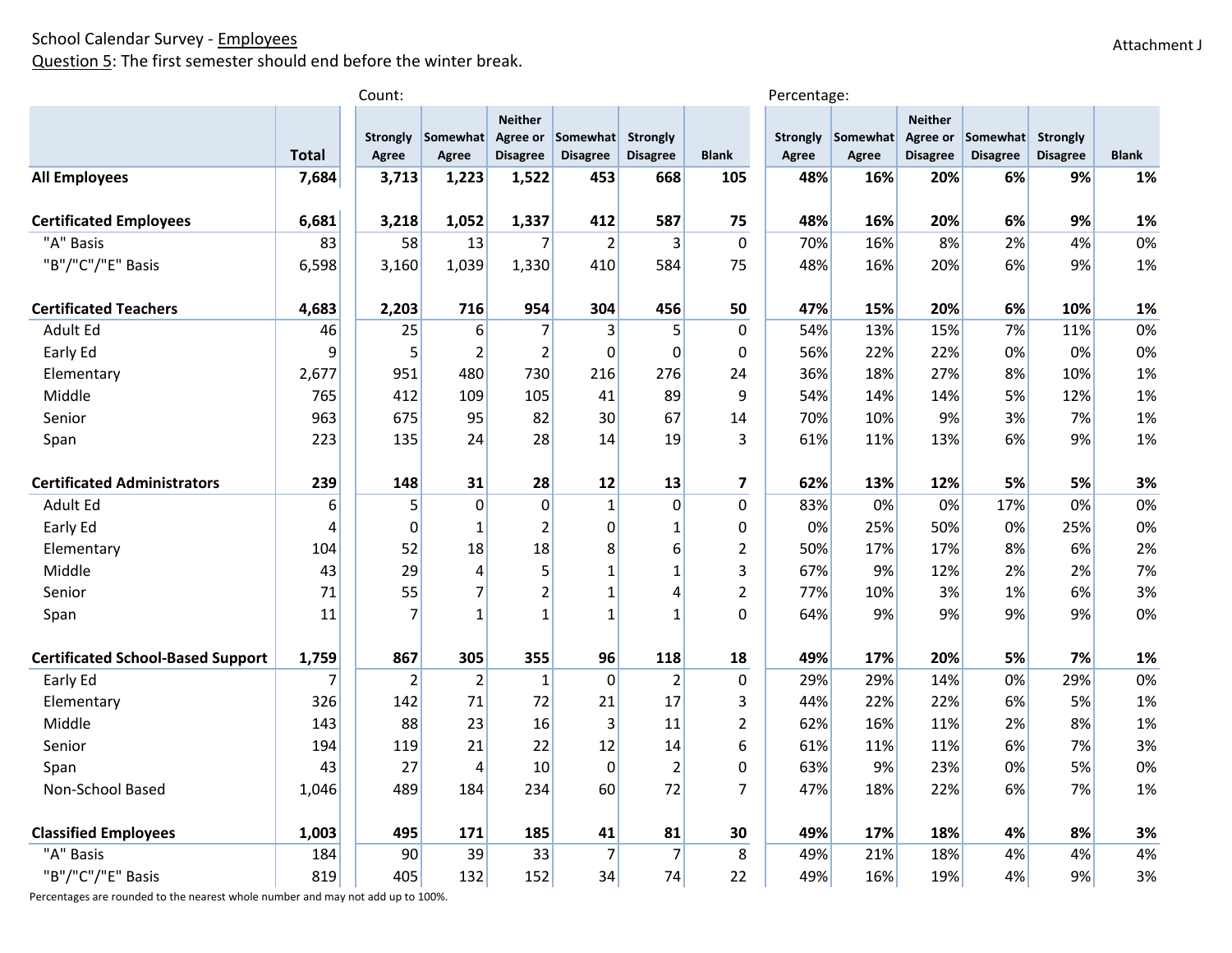![](_page_29_Figure_0.jpeg)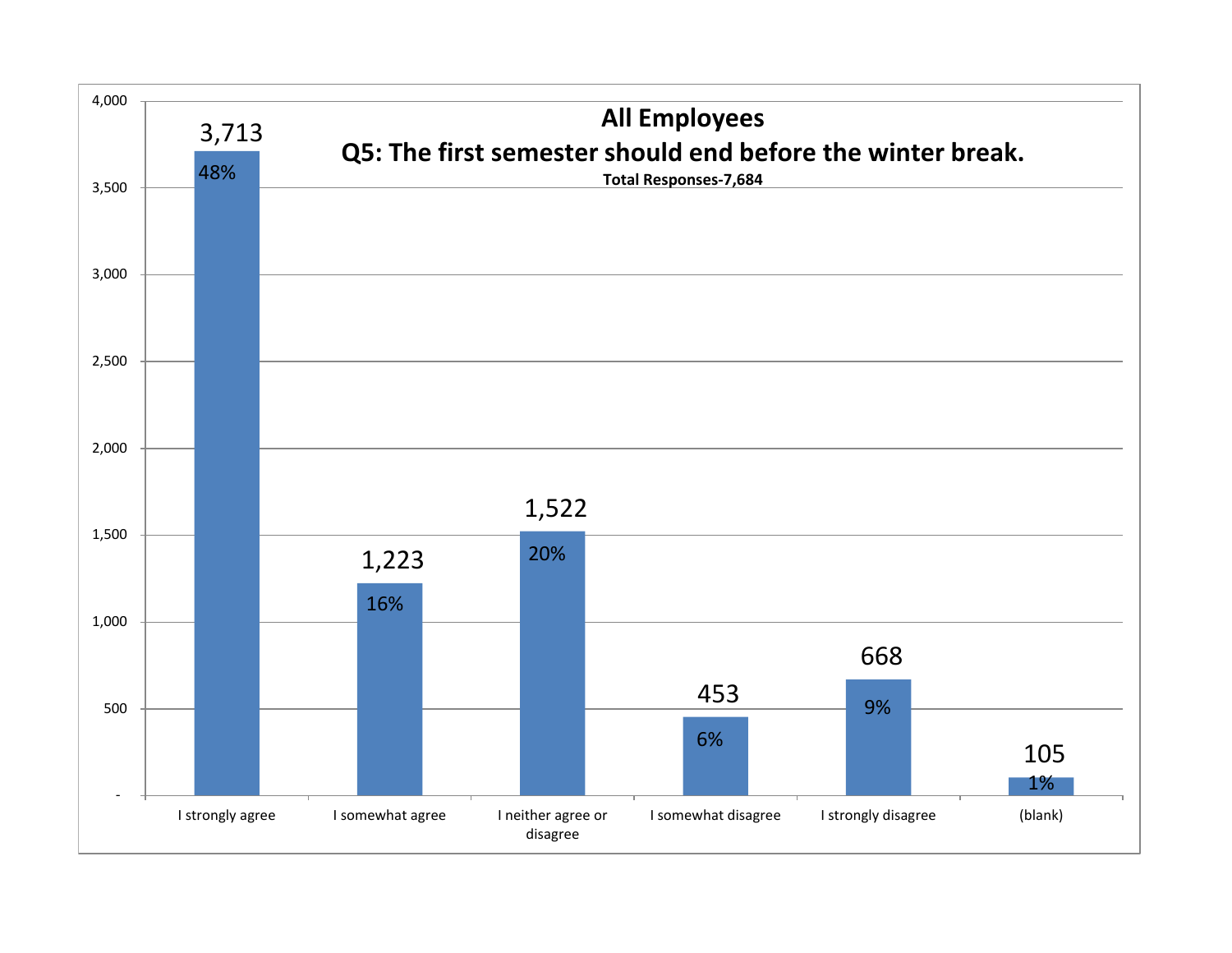![](_page_30_Figure_0.jpeg)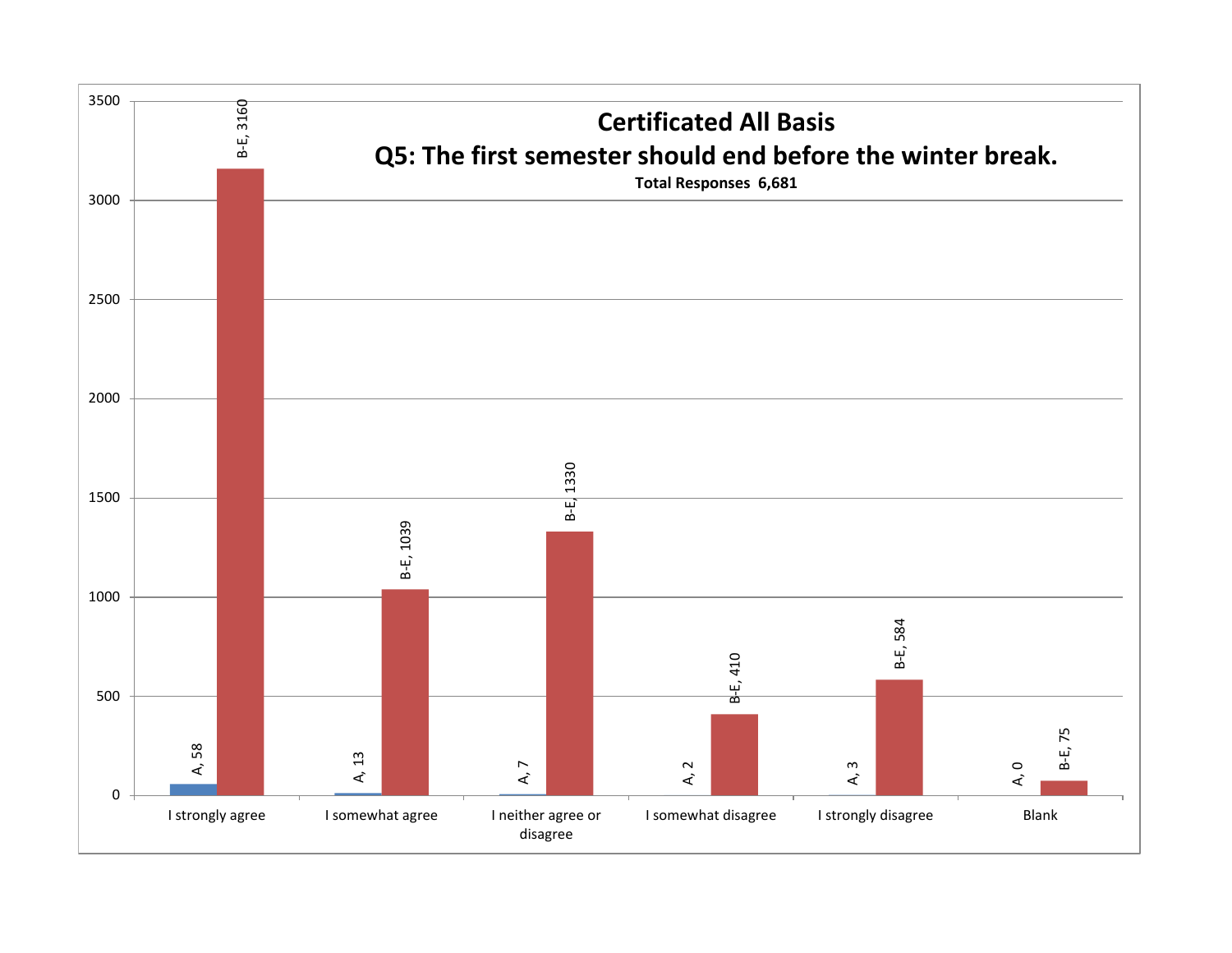![](_page_31_Figure_0.jpeg)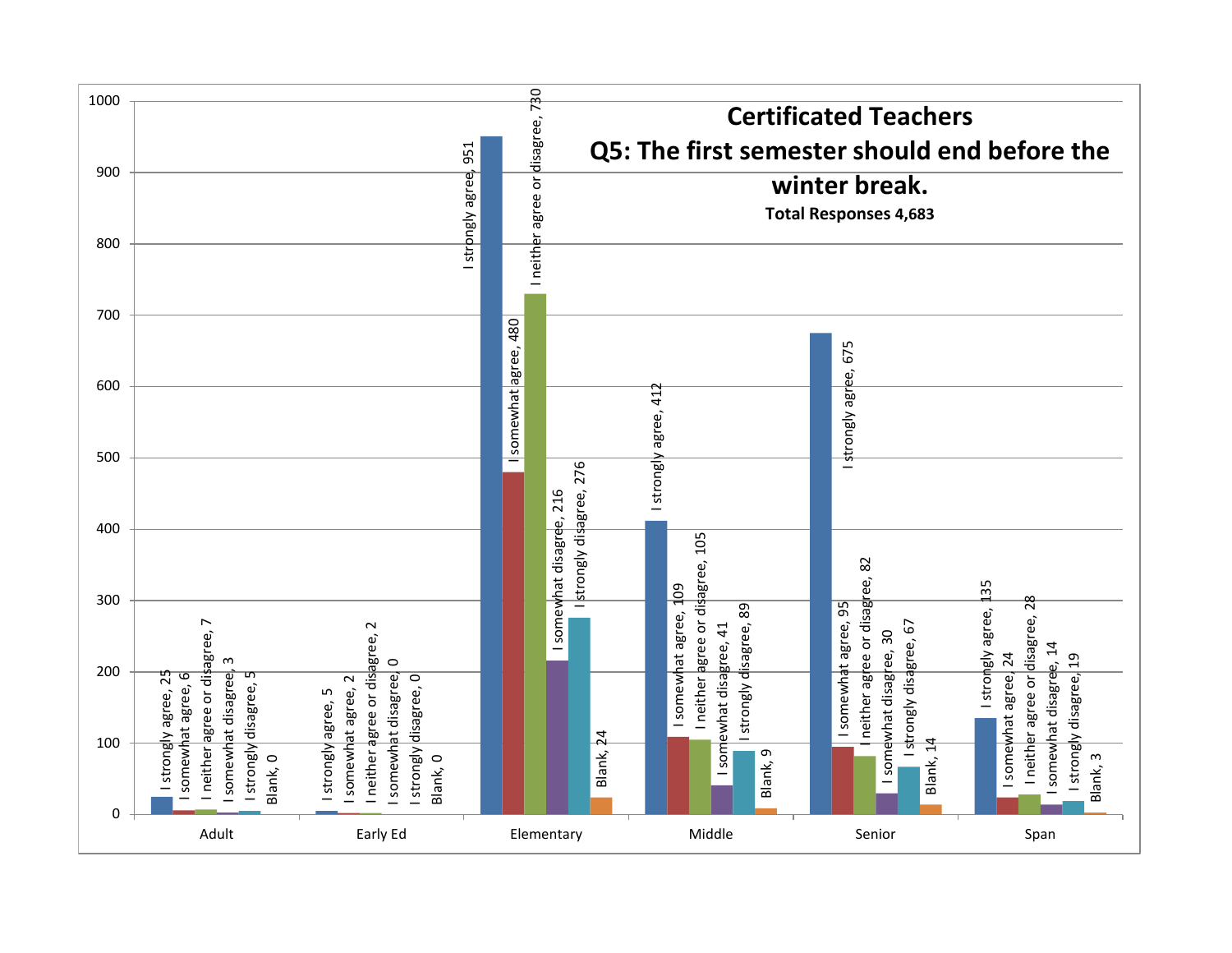![](_page_32_Figure_0.jpeg)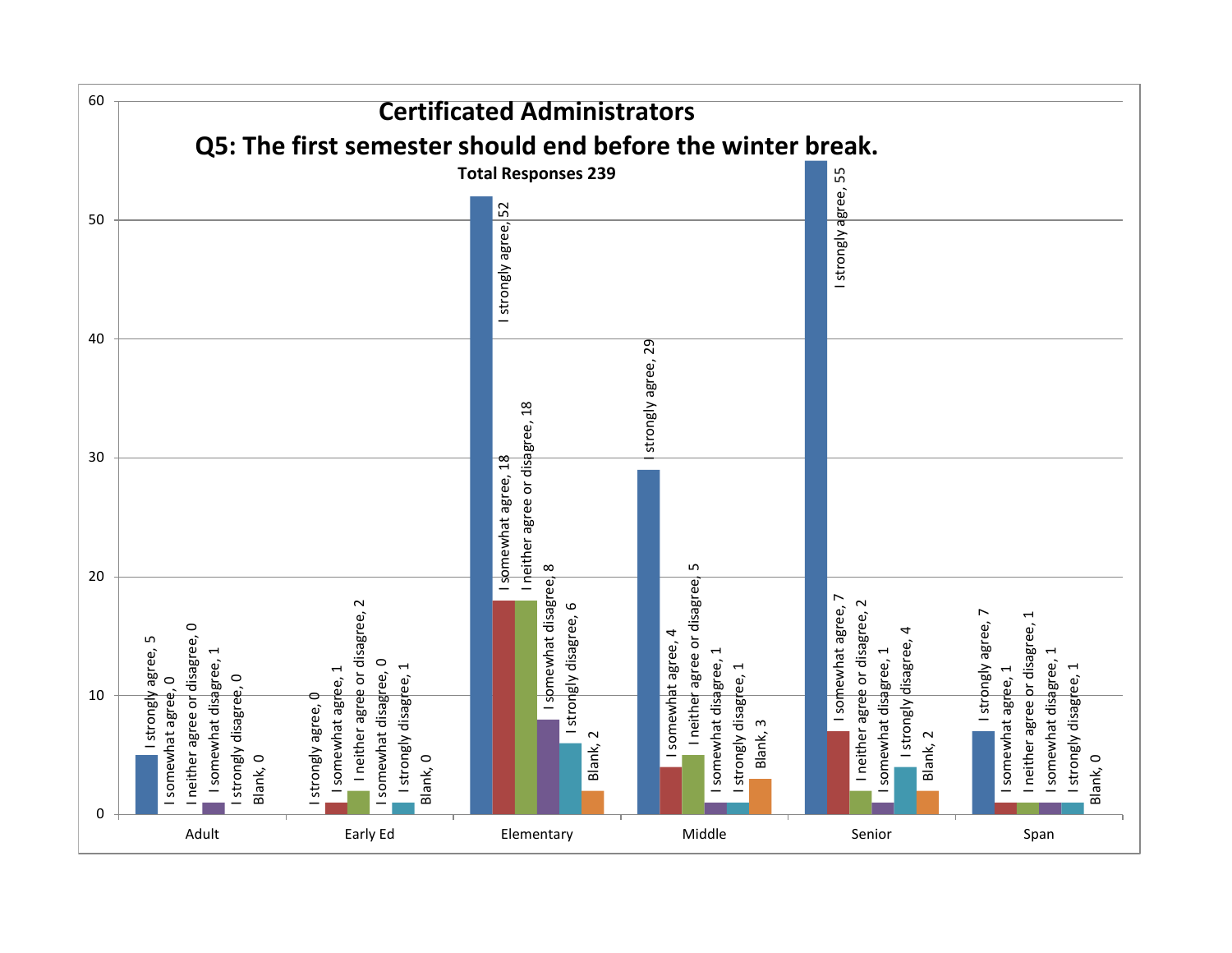![](_page_33_Figure_0.jpeg)